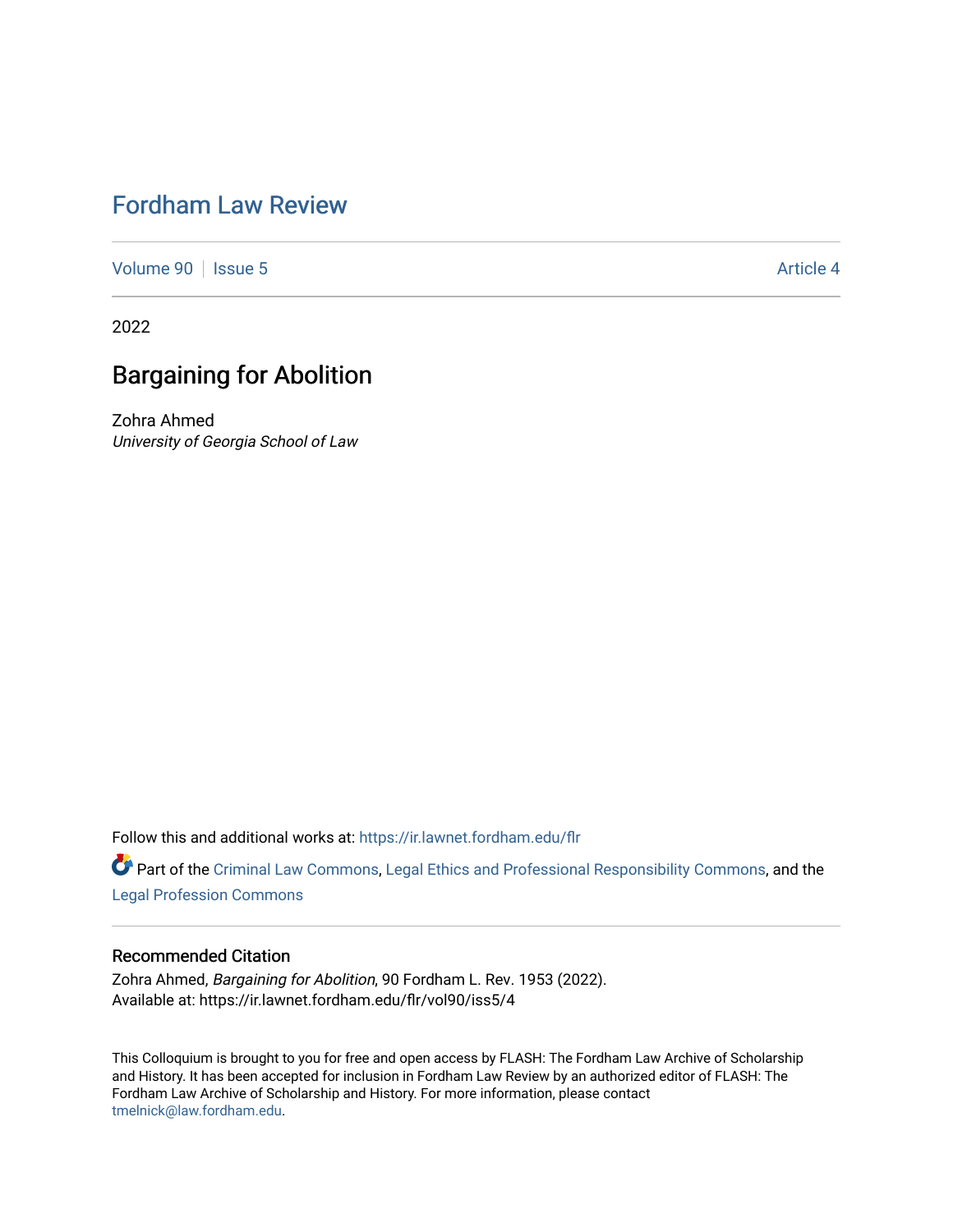# **BARGAINING FOR ABOLITION**

*Zohra Ahmed\**

| A. Prosecutors' Labor Power Fueled Mass Incarceration. 1963  |  |
|--------------------------------------------------------------|--|
|                                                              |  |
| C. Defunding Violence Work: Seattle's Solidarity Budget 1971 |  |
| III. LABOR AS A SOURCE OF (TRANSFORMATIVE) POWER 1973        |  |
| A. United Teachers Los Angeles and Bargaining for the        |  |
|                                                              |  |
|                                                              |  |
|                                                              |  |

#### **INTRODUCTION**

What if instead of seeing criminal court as an institution driven by the operation of rules, we saw it as a workplace where people labor to criminalize those with the misfortune to be prosecuted? Early observers of twentieth century urban criminal courts likened them to factories.1 Since then, commentators often deploy the pejorative epithet "assembly line justice" to describe criminal court's processes.2 The term conveys the criticism of a

1*. See* ALEXANDRA NATAPOFF, PUNISHMENT WITHOUT CRIME 81–82 (2018) (cataloging the various nicknames given to criminal courts, particularly misdemeanor courts, including assembly line processing, "McJustice," or a supermarket, the term used by Malcolm Feeley). 2. Matthew Clair points out that the term "assembly line justice" comes from Abraham Blumberg's 1967 book entitled *Criminal Justice*, in which he described how the courts

<sup>\*</sup> Assistant Professor, University of Georgia School of Law. This Essay was prepared for the Colloquium entitled *Subversive Lawyering*, hosted by the *Fordham Law Review* and co-organized by the Center on Race, Law, and Justice and the Stein Center for Law and Ethics on October 15–16, 2021, at Fordham University School of Law. The ideas in this piece emerged out of conversations with Rachel Foran, Puck Lo, Pilar Weiss, Andrea Ritchie, and Mariame Kaba. In 2020, Rachel Foran, Puck Lo, and I catalogued examples of direct action that could further abolitionist struggles, including the United Teachers of Los Angeles's strike that I discuss here. *See Community Justice Exchange*, DIRECT ACTION FOR PRISON ABOLITION, https://directactionzine.communityjusticeexchange.org [https://perma.cc/KA9Z-D4TD] (last visited Mar. 4, 2022). I am grateful to John Pfaff for sharing his time explaining his empirical analysis. Thank you to the *Fordham Law Review*; the Center on Race, Law, and Justice; and the Stein Center for Law and Ethics for organizing the Colloquium and to Julia Hatheway, Luis del Rosario, and Mary Hornak for their excellent editorial assistance.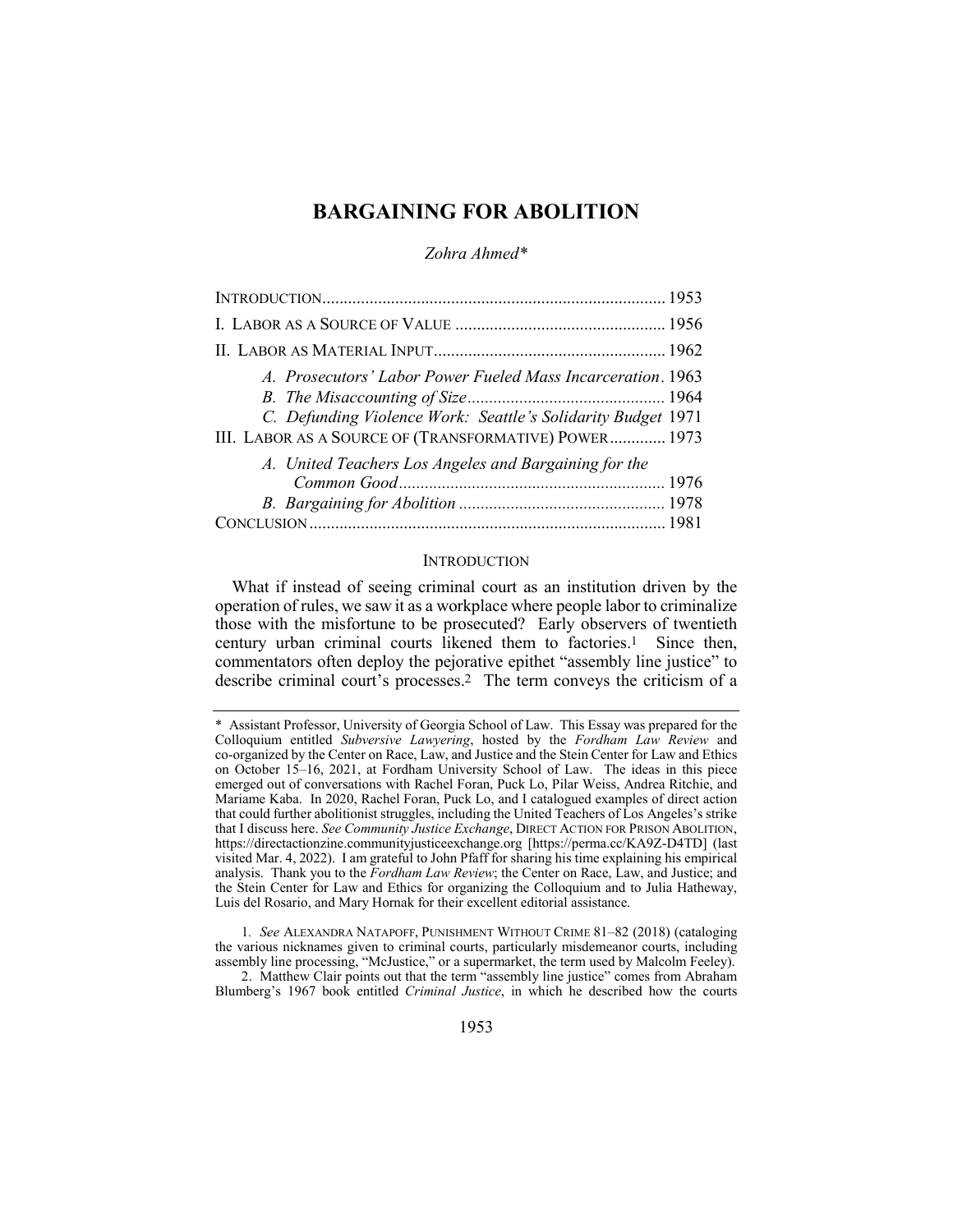mechanical system delivering a form of justice that is impersonal and fallible. Perhaps unintentionally, the epithet reveals another truth: criminal court is also a workplace, and it takes labor to keep it running. But beyond a metaphor, how might a sustained analysis of labor in criminal courts enhance our power of observation?

The social theorist who pioneered labor as a prism of analysis was Karl Marx.3 For Marx, human labor was the source of all value and the engine for world historical change.4 Marx's labor theory of value formed the building block to his philosophy of history: dialectical historical materialism.5 It was not abstract ideas that drove historical progress but rather the creative energy that humans poured into their efforts.6 But a person does not approach the world as an artist before a blank canvas.7 Rather, people live in a particular time in history and face specific limits that mediate their creative energies.<sup>8</sup> It is from that dialectical alchemy of engaged human effort and historically contingent material conditions that an existing or an entirely new social structure can emerge.9 Inherently, Marx's theory of history held open the possibility for social transformation because of the weight he afforded to human agency. Because Marx wrote about a system—capitalism—in a way

3. Marx adapted his theory of labor from David Ricardo and developed it in *Capital, Volume I*. *See generally* 1 KARL MARX, CAPITAL: A CRITIQUE OF POLITICAL ECONOMY (Samuel Moore & Edward Aveling trans., Frederick Engels ed., 2018) (1887).

5*. See* KARL MARX & FRIEDRICH ENGELS, THE HOLY FAMILY, OR CRITIQUE OF CRITICAL CRITICISM 116 (Richard Dixon & Clement Dutts trans., 1975) ("*History* does *nothing*, it 'possesses *no* immense wealth', it 'wages *no* battles'. It is *man*, real, living man who does all that, who possesses and fights; 'history' is not, as it were, a person apart, using man as a means to achieve *its own* aims; history is *nothing but* the activity of man pursuing his aims."); Letter from Friedrich Engels to J. Bloch (Sept. 21, 1890), https://www.marxists.org/archive/ marx/works/1890/letters/90\_09\_21.htm [https://perma.cc/NW47-MGHM] ("According to the materialist conception of history, the *ultimately* determining element in history is the production and reproduction of real life.").

6*. See* KARL MARX & FREDERICK ENGELS, THE GERMAN IDEOLOGY 47 (C.J. Arthur ed., 1970) ("Morality, religion, metaphysics, all the rest of ideology and their corresponding forms of consciousness, thus no longer retain the semblance of independence. They have no history, no development; but men, developing their material production and their material intercourse, alter, along with this their real existence, their thinking and the products of their thinking. Life is not determined by consciousness, but consciousness by life.").

7*. See* KARL MARX, THE EIGHTEENTH BRUMAIRE OF LOUIS BONAPARTE 6 (Saul K. Padover trans., 2d ed. 1852) ("Men make their own history, but they do not make it as they please; they do not make it under self-selected circumstances, but under circumstances existing already, given and transmitted from the past. The tradition of all dead generations weighs like a nightmare on the brains of the living.").

8*. See* Marx,*supra* note 4, at 29. Marx rejected a view of human effort that was uniquely individual: "[T]he human essence is no abstraction inherent in each single individual. In its reality it is the ensemble of the social relations." *Id.* As Graeber puts it, "one that sees society as arising from creative action, but creative action as something that can never be separated from its concrete, material medium." DAVID GRAEBER, TOWARDS AN ANTHROPOLOGICAL THEORY OF VALUE: THE FALSE COIN OF OUR OWN DREAMS 54 (2001).

9*. See* MARX & ENGELS, *supra* note 6, at 47.

administered "assembly line justice." *See* MATTHEW CLAIR, PRIVILEGE AND PUNISHMENT: HOW RACE AND CLASS MATTER IN CRIMINAL COURT 13 (2020). The U.S. Supreme Court used this term in *Argersinger v. Hamlin*, 407 U.S. 25, 36 (1972).

<sup>4</sup>*. See generally* Karl Marx, *Theses on Feuerbach*, *in* 1 MARX/ENGELS SELECTED WORKS 28 (1986).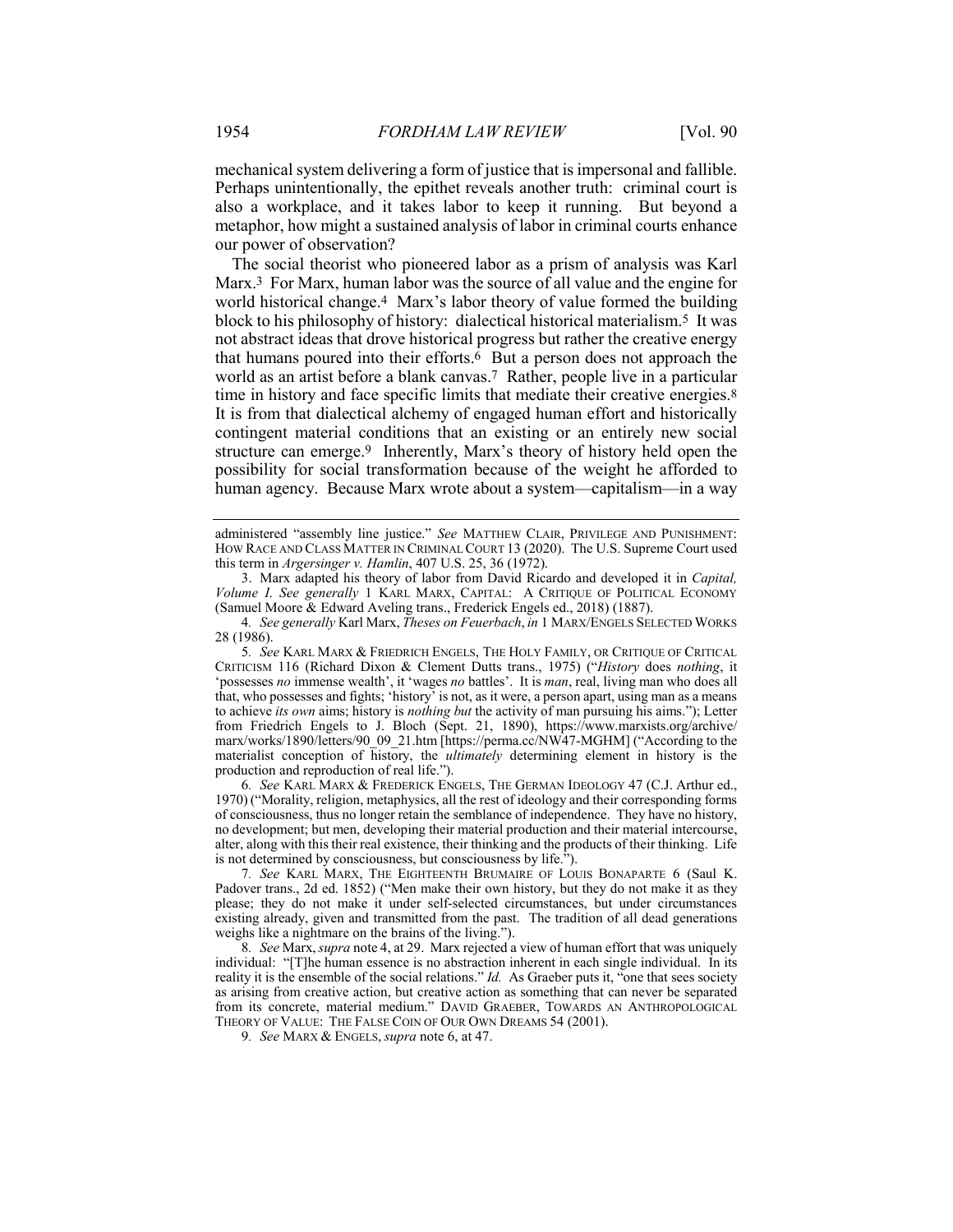that he hoped could be useful to those working to overthrow it, it seems particularly apt to invoke his work in a colloquium dedicated to thinking about subverting legal systems.10

Although Marx developed his labor theory of value to elucidate the real dynamics animating commercial exchange, anthropologists like David Graeber have adapted his insights to other spheres of life.<sup>11</sup> Institutions, including legal ones, Graeber argues, are only as powerful and valuable as the human effort behind them.12 Just as Marx scrutinized the dynamics of commodity exchange to discover the true source of economic value, Graeber encouraged scholars to study institutions and cultural practices as practical philosophies where people enact their "conceptions of what is ultimately good, proper, or desirable in human life."13

With Graeber and Marx in mind, I offer three different ways to think about labor in criminal court: (1) labor as a source of sociological value, (2) labor as an input that generates certain measurable outcomes, and (3) labor as a vehicle to advance abolitionist reforms.

First, through their quotidian activities, criminal courts' workers enact a practical philosophy that communicates lessons about who and how we value each other. Drawing on ethnographic accounts, I argue that criminal courts' actors—prosecutors and judges, among others—engage in "violence work."14 The violence is not only physical but also social and structural. Their labor weakens social bonds and entrenches group-level hierarchies, expressed as race, class, and ability.

Second, labor is an input that determines the size of the criminal punishment system. The addition of more prosecutors and their increased productivity lies at the heart of the historic growth in prison admissions at the turn of the twentieth century.15 In turn, as advocates devise reforms to dismantle mass criminalization, shrinking prosecutors' offices may be the key to true transformation.

Third, labor is also a vital site for struggle. The labor lens illuminates the promise of a specific strategy: building social movement labor unionism in public defenders' offices. Unionized public defenders are uniquely

<sup>10</sup>*. See* Marx, *supra* note 4, at 30 ("The philosophers have only *interpreted* the world, in various ways; the point, however, is to *change* it.").

<sup>11</sup>*. See* GRAEBER, *supra* note 8, at 60–63.

<sup>12.</sup> Marx explains:

The chief defect of all hitherto existing materialism—that of Feuerbach included is that the thing . . . , reality, sensuousness, is conceived only in the form of the *object* . . . or of *contemplation* . . . , but not as *human sensuous activity, practice*, not subjectively. Hence it happened that the *active* side, in contradistinction to materialism, was developed by idealism—but only abstractly, since, of course, idealism does not know real, sensuous activity as such.

Marx, *supra* note 4, at 28; *see* GRAEBER, *supra* note 8, at 60 (discussing the wisdom of structuralism developed by French psychologist Jean Piaget, "which starts from action, and views 'structure' as the coordination of activity").

<sup>13.</sup> GRAEBER, *supra* note 8, at 1.

<sup>14.</sup> MICOL SEIGEL, VIOLENCE WORK: STATE POWER AND THE LIMITS OF POLICE 11 (2018).

<sup>15.</sup> JOHN PFAFF, LOCKED IN: THE TRUE CAUSES OF MASS INCARCERATION AND HOW TO ACHIEVE REAL REFORM 129 (2016).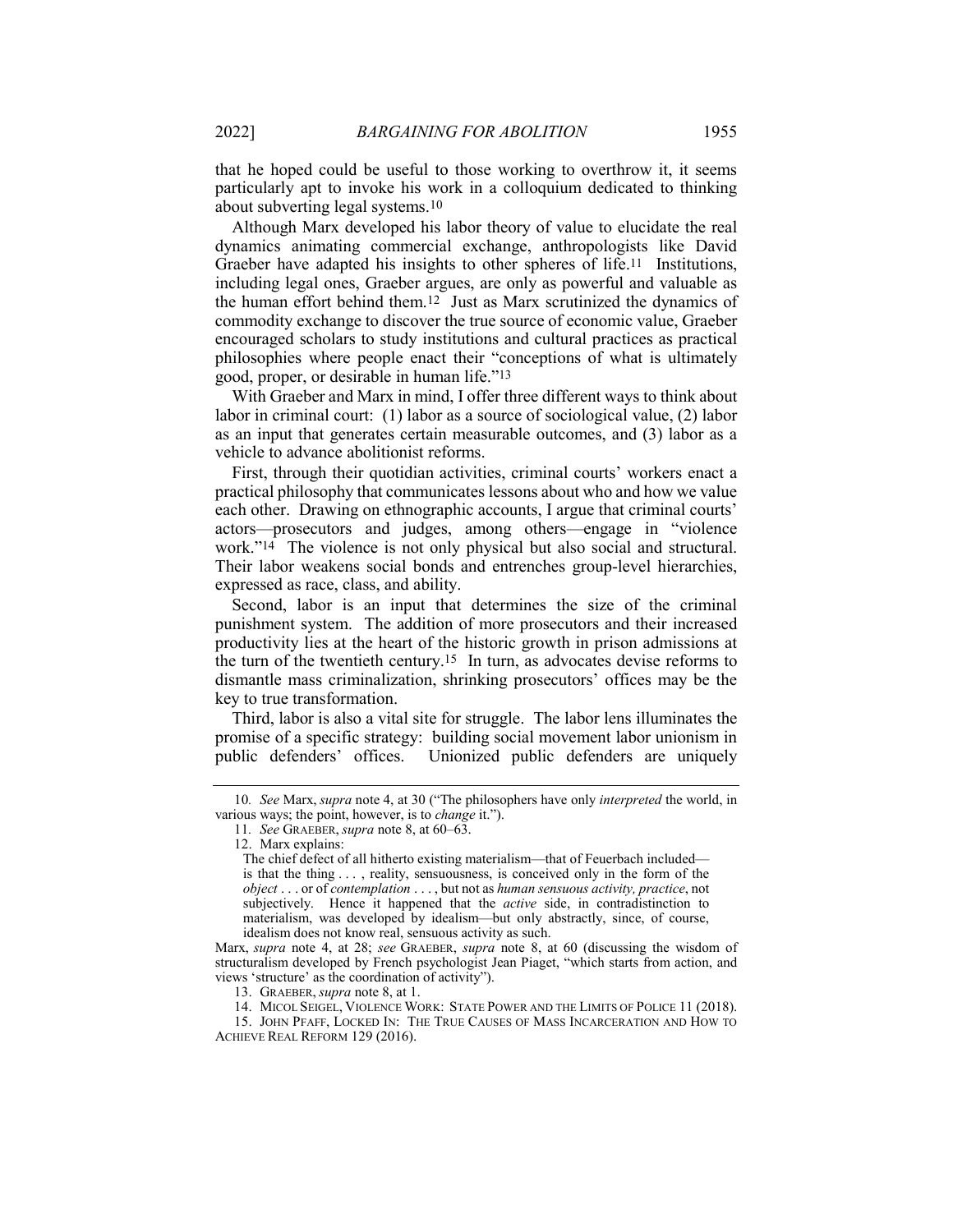positioned to leverage their working conditions as a platform to advocate for abolitionist reforms that benefit society more broadly: they can demand reductions to prosecutors' offices to reduce their caseloads and shrink the size of the criminal punishment system. Such a tactic subverts not only the continued operation of criminal courts but also traditional expectations of lawyers as experts leveraging their rarified skills. Instead, the lawyers position themselves as workers and members of the organized labor movement.

# I. LABOR AS A SOURCE OF VALUE

In this part, I pay attention to criminal law's practitioners, the way they carry out their work, and the value they generate through their labor. Examining criminal court as a workplace offers a grounded material view of the institution. As Robert Cover explains, "the normative world building which constitutes 'Law' is never just a mental or spiritual act. A legal world is built only to the extent that there are commitments that place bodies on the line."16 David Graeber strikes a similar note in his rough approximation of Marx's theory of value in noneconomic spheres: "[T]he value [of]... institution . . . is the proportion of a society's creative energy it sinks into producing and maintaining it."17 Graeber makes the obvious but perhaps clarifying point: the law is people and their "human-sensuous activity," as Marx would put it.<sup>18</sup> The criminal process does not mechanically enact itself. Rather, coordinated human activity enlivens it. The form and the fruits of this concentrated human effort merit close scrutiny.

As criminal law's primary actors, and as the protagonists of criminal court, prosecutors and judges embody the law's characteristics. To build criminal law's moral universe, they deploy violent means and pursue violent ends acting on the bodies and lives of individuals accused of crimes.19 Prosecutors and judges, along with court officers, police officers, and corrections officers perform "violence work," to borrow Professor Micol Seigel's term.20 They calibrate, rationalize, and allocate state coercion.21 Judges and prosecutors dispense physical violence most obviously at sentencing when they impose a stint in jail or prison.22 But sociologists of criminal court have long illuminated the punitive valence of criminal proceedings even before any trial has occurred, a conviction is obtained, and a person is sentenced. Indeed,

21*. See id.*

<sup>16.</sup> Robert M. Cover, *Violence and the Word*, 95 YALE L.J. 1601, 1605 (1986).

<sup>17.</sup> GRAEBER, *supra* note 8, at 55.

<sup>18.</sup> Marx, *supra* note 4, at 29.

<sup>19.</sup> Whether we adapt a retributivist or utilitarian view of punishment, both converge in their assessment that punishment is painful. *See* Kent Greenawalt, *Punishment*, *in* JOSHUA DRESSLER, ENCYCLOPEDIA OF CRIME AND JUSTICE 1282, 1283 (Joshua Dressler ed., 2d ed. 2002) ("Since punishment involves pain or deprivation that people wish to avoid, its intentional imposition by the state requires justification.").

<sup>20.</sup> SEIGEL, *supra* note 14, at 11.

<sup>22.</sup> DANIELLE SERED, UNTIL WE RECKON: VIOLENCE, MASS INCARCERATION, AND A ROAD TO REPAIR 27–37 (2019) (discussing the violence inside prisons and jails and demonstrating that confinement is not rehabilitative).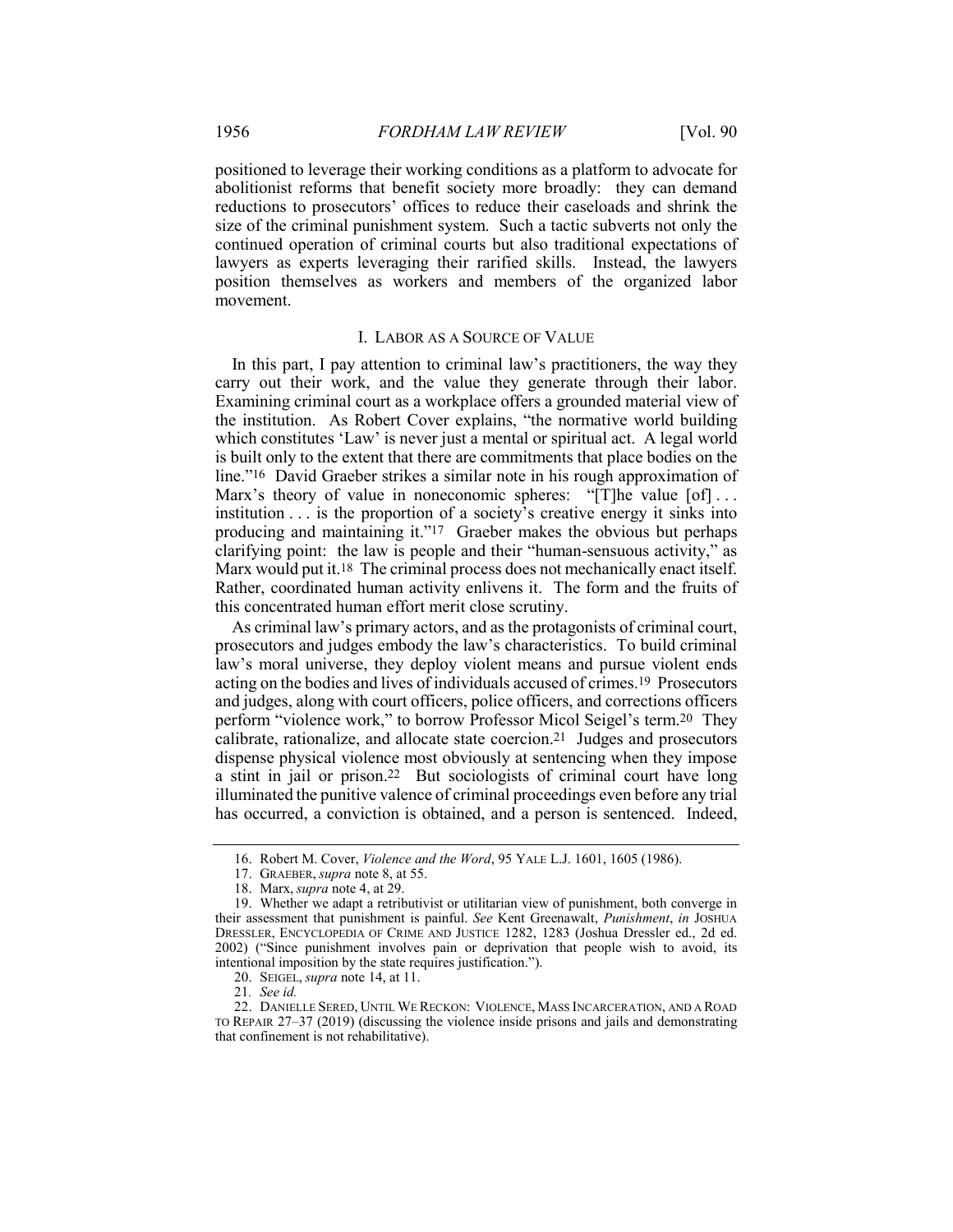more than forty years ago, Professor Malcolm Feeley declared this process to be punishment.23

To extend the assembly line metaphor, if police place the person arrested on a conveyor belt, then prosecutors crank the pulley, keeping the process in motion to eventually ensure that a judge imposes some kind of penal discipline down the line.24 Legal adjudication moves the conveyor belt forward—that is, in order for the defendant to progress from one stage to the next, a judge needs to issue a legal ruling. The process only moves forward by compelling the accused's appearance, either by the threat of or by actual physical coercion in the form of pretrial detention.

Prosecutors perform the lion's share of the adjudicative labor, making them the system's most powerful actors.25 Their charging decisions orchestrate the path of the case. Prosecutors determine whether a case will go to trial or be resolved with a plea.26 One labor-saving maneuver that prosecutors consistently deploy is to charge the defendant with the highest possible offense to secure a plea and avoid a labor-intensive trial.27 But they do not work simply to extract convictions. Professor Issa Kohler-Hausmann shows that assistant district attorneys in New York City use their charging power to bring the urban underclass under court supervision.28 The district attorneys' offices in New York City tend to assign quality-of-life cases to their new recruits, where they learn their craft by practicing on the lives of Black and Latinx New Yorkers.29 The cases are often indistinguishable from one another; their pleadings mirror the boilerplate language in the police paperwork, which is itself reflective of the stubborn persistence of police quotas.30 Kohler-Hausmann shows that district attorneys' offices pursue cases despite the fact that few will result in convictions.31 Some cases will even be dismissed by design or by neglect.32 But the cost of processing the

26. PFAFF, *supra* note 15, at 130–32.

<sup>23</sup>*. See generally* MALCOLM FEELEY, THE PROCESS IS THE PUNISHMENT: HANDLING CASES IN A LOWER CRIMINAL COURT (1979) (outlining the range of costs that individuals prosecuted in misdemeanor court in New Haven, Connecticut, incur when they contest their charges, including the costs of retaining counsel, lost wages, stress, and time).

<sup>24</sup>*. See generally* ANGELA J. DAVIS, ARBITRARY JUSTICE: THE POWER OF THE AMERICAN PROSECUTOR (2009).

<sup>25</sup>*. See generally* EMILY BAZELON, CHARGED: THE NEW MOVEMENT TO TRANSFORM AMERICAN PROSECUTION AND END MASS INCARCERATION (2019); Marc L. Miller, *Domination & Dissatisfaction: Prosecutors as Sentencers*, 56 STAN. L. REV. 1211 (2004); David A. Sklansky, *The Problems with Prosecutors*, 1 ANN. REV. CRIMINOLOGY 451 (2018).

<sup>27</sup>*. Id.* at 133.

<sup>28.</sup> Kohler-Hausmann shows how even the most lenient disposition in criminal court—a deferred dismissal—still provides judges, police, and prosecutors with a tool to manage a huge pool of New Yorkers. *See* ISSA KOHLER-HAUSMANN, MISDEMEANORLAND: CRIMINAL COURTS AND SOCIAL CONTROL IN AN AGE OF BROKEN WINDOWS POLICING 72–74 (2018).

<sup>29</sup>*. See generally* Zohra Ahmed, *The Sanctuary of Prosecutorial Nullification*, 83 ALB. L. REV. 239 (2019).

<sup>30</sup>*. See* KOHLER-HAUSMANN, *supra* note 28, at 40–42; NICOLE GONZALEZ VAN CLEVE, CROOK COUNTY: RACISM AND INJUSTICE IN AMERICA'S LARGEST CRIMINAL COURT 69 (2016); Ahmed, *supra* note 29, at 271–72.

<sup>31</sup>*. See* KOHLER-HAUSMANN, *supra* note 28, at 68–69.

<sup>32</sup>*. See id.* at 150.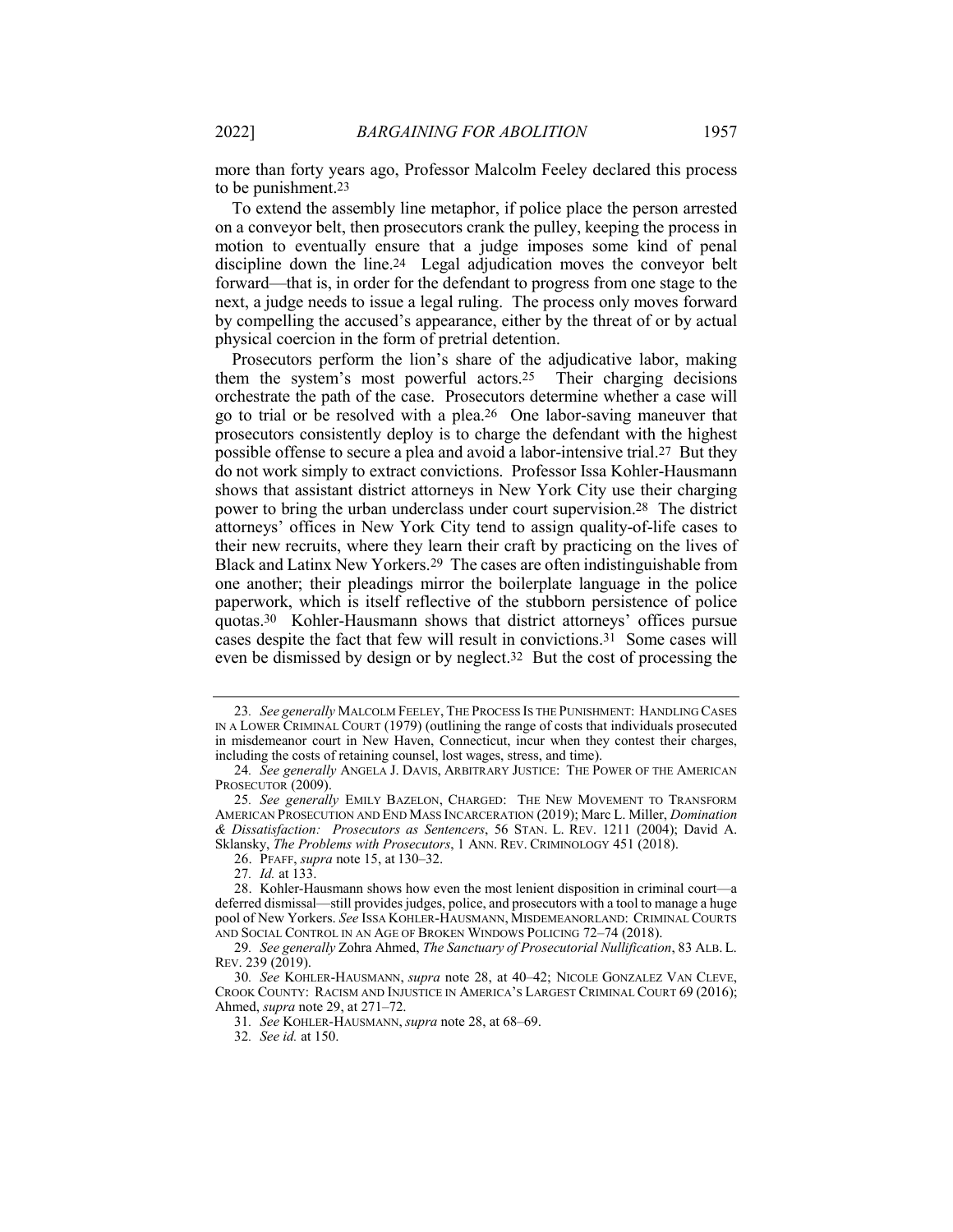case is displaced onto defendants who each have to return to court multiple times. For defendants, it means repeated court dates, lost wages, and lost time that court actors systematically devalue.33

For each court date, to enter these courtroom's physical spaces, nonlawyers must endure a set of humiliating rituals. Every morning, even before the session begins, a long line of people with court dates hugs the corner of the building—in rain, snow, or shine.34 The patient attendees wait, only to be greeted by court officers guarding the cold metal detectors. After they take off their outer garments and empty their pockets, those with court dates can expect a brisk pat down. Then, the interminable wait begins, before the court officer finally announces their cases. And, as prosecutors progress through their thick piles of case files, defendants endure repeated trips to court until their case is finally closed. Meanwhile, as the case is pending, the defendant's life hangs in the balance: even the seemingly benign mark of an open criminal case is apparent to employers, landlords, creditors, and school admissions officers who are given cause to deny a hopeful application.35 When it finally comes down to resolving the case, prosecutors determine the ultimate disposition for quality-of-life offenses, based not on the strength of the case but rather on the accused's misfortune of being previously arrested for something else.36

Although prosecutors are the most powerful violence workers in criminal court, they tend to minimize the amount of power they exercise over people's lives, "placing that responsibility onto other systems out of or beyond their control."37 The defense attorney has an ambiguous relationship to this violence work. At their most powerful, defense attorneys can slow down the conveyor belt and create off-ramps to mitigate the work of their adversaries. However, defense attorneys cannot expect to disrupt the entire operation through their legal practice. At worst, the defense attorney legitimizes carceral control by providing the illusion of due process.38

<sup>33</sup>*. See* VAN CLEVE, *supra* note 30, at 29.

<sup>34</sup>*. See* William Glaberson, *Faltering Courts, Mired in Delays*, N.Y. TIMES (Apr. 13, 2013), https://www.nytimes.com/2013/04/14/nyregion/justice-denied-bronx-court-systemmired-in-delays.html [https://perma.cc/73ES-G8B7] ("The problems [in Bronx Criminal Court] are visible even before entering the courthouse on 161st Street, where the line to get inside often stretches down the block and around the corner.").

<sup>35</sup>*. See* KOHLER-HAUSMANN, *supra* note 28, at 66, 144–45, 267.

<sup>36</sup>*. See id.* at 72.

<sup>37.</sup> Alexandra L. Cox & Camila Grip, *The Legitimation Strategies of "Progressive" Prosecutors*, SOC. & LEGAL STUD. 1, 14, 17 (2021) ("The prosecutors' strategies of legitimation through displacement of responsibility and blame revealed the power that they have to shape the meaning of 'fairness' in the context of their cases. For them, a fair or neutral approach to cases is one that was not only 'race blind' but also neutral with respect to the facts of a case.").

<sup>38</sup>*. See* FEELEY, *supra* note 23, at 290 (arguing that constitutional rights for defendants in criminal proceedings "may function largely as hollow symbols of fairness or at best as luxuries or reserves to be called upon only in big, intense, or particularly difficult cases."); Paul D. Butler, *Poor People Lose:* Gideon *and the Critique of Rights*, 122 YALE L.J. 2176, 2201 (2013) ("[P]rocedural rights [such as the right to counsel] may be especially prone to legitimate the status quo, because 'fair' process masks unjust substantive outcomes and makes those outcomes seem more legitimate. In contrast, a right to a minimum wage, while it may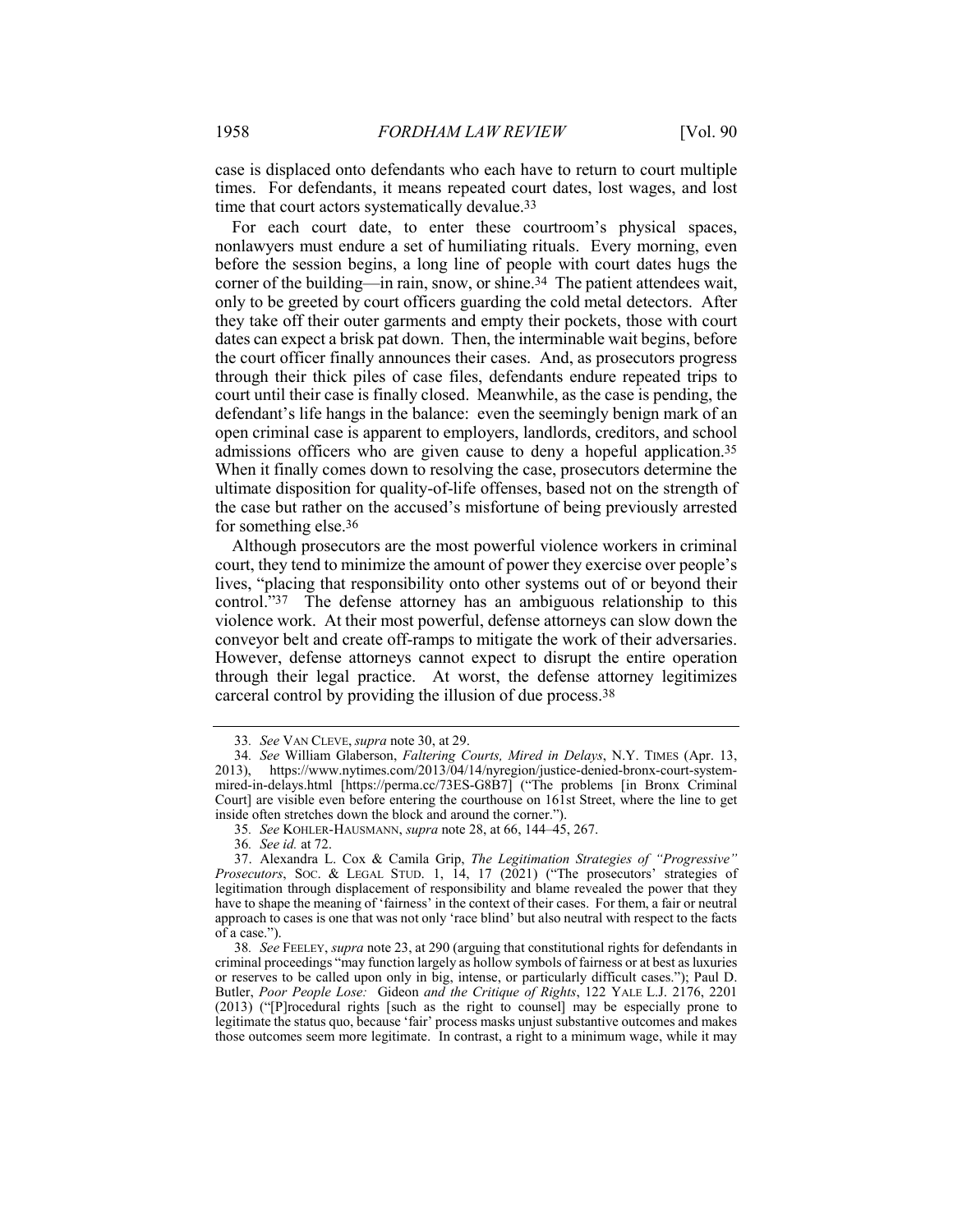Prosecutors, as they apply the criminal law, narrow the court's attention to the singular individual act. Their prerogative to blame obfuscates the conditions outside of the individual's control that makes criminalization almost inevitable.39 Prosecutors blindfold themselves to the structural conditions that shape who the police place on the assembly lines. But their adherence to the myth of personal responsibility conflicts with the evidence. Sociologists ascribe urban interpersonal violence, like homicide, to conditions of extreme segregation.<sup>40</sup> But criminal law focuses primarily on the person who pulls the trigger. Even when prosecutors consider mitigation, they still operate within the bounds of retributive justice, applying the defendant's social history as a discount against the accused's blameworthiness.41 Their work minimizes state failure and emphasizes personal responsibility. Indeed, prosecutors are the cult of personal responsibility's most faithful practitioners.

This methodological individualism entrenches group-level differences. In Chicago's Cook County, sociologist Nicole Gonzalez Van Cleve captures the tenor of the conversation between courtroom insiders as they negotiate case resolutions.42 Van Cleve shows how the discourse of crime and its attendant discourse of personal responsibility serves as the civil way to launder discussions of racial hierarchies in racially neutral ways.43 Defendants' ascribed personal characteristics feature prominently.44 Van Cleve traces the logical and linguistic slippages in courtroom actors' negotiations: the defendant's poverty becomes ascribed to their laziness.45

40*. See generally* Douglas S. Massey, *Getting Away with Murder: Segregation and Violent Crime in Urban America*, 143 U. PENN. L. REV. 1203 (1995).

41*. See* Craig Haney, *Violence and the Capital Jury: Mechanisms of Moral Disengagement and the Impulse to Condemn to Death*, 49 STAN. L. REV. 1447, 1459 (1997) ("The notion that a defendant's crime stems entirely from his evil makeup and that he therefore deserves to be judged and punished exclusively on the basis of his presumably free, morally blameworthy choices is rooted in a longstanding cultural ethos that capital jurors (like most citizens) have been conditioned to accept uncritically. Add to this the well-documented tendency of most people to commit . . . the 'fundamental attribution error' . . . . As a result, the typical juror's preexisting framework for understanding behavior is highly compatible with the basic terms of the typical prosecutorial narrative."); VAN CLEVE, *supra* note 30, at 62.

42*. See* VAN CLEVE, *supra* note 30, at 5.

43*. See id.* at 53–62; Nicole Gonzalez Van Cleve & Lauren Mayes, *Criminal Justice Through "Colorblind" Lenses: A Call to Examine the Mutual Constitution of Race and Criminal Justice*, 40 LAW & Soc. INQUIRY 406, 407 (2015) ("Operating together, they produce and promote the illusion of racial neutrality in criminal justice research while exacerbating racial disproportionality in practice."). *See generally* Rebecca Richardson Dunlea, *"No Idea Whether He's Black, White, or Purple": Colorblindness and Cultural Scripting in Prosecution*, CRIMINOLOGY (forthcoming 2022) (finding that prosecutors in Florida seek to approach their cases without accounting for racial disparities).

44. Malcolm Feeley similarly documents that the accused's personal characteristics feature prominently in plea negotiations. *See* FEELEY, *supra* note 23, at 162.

45*. See* VAN CLEVE, *supra* note 30, at 65.

legitimate unequal distribution of wealth, substantively improves the condition of the least well-off in material ways.").

<sup>39</sup>*. See* Barbara H. Fried, *Beyond Blame*, BOSTON REV. (June 28, 2013), https://bostonreview.net/forum/barbara-fried-beyond-blame-moral-responsibilityphilosophy-law [https://perma.cc/S9JH-QB2B].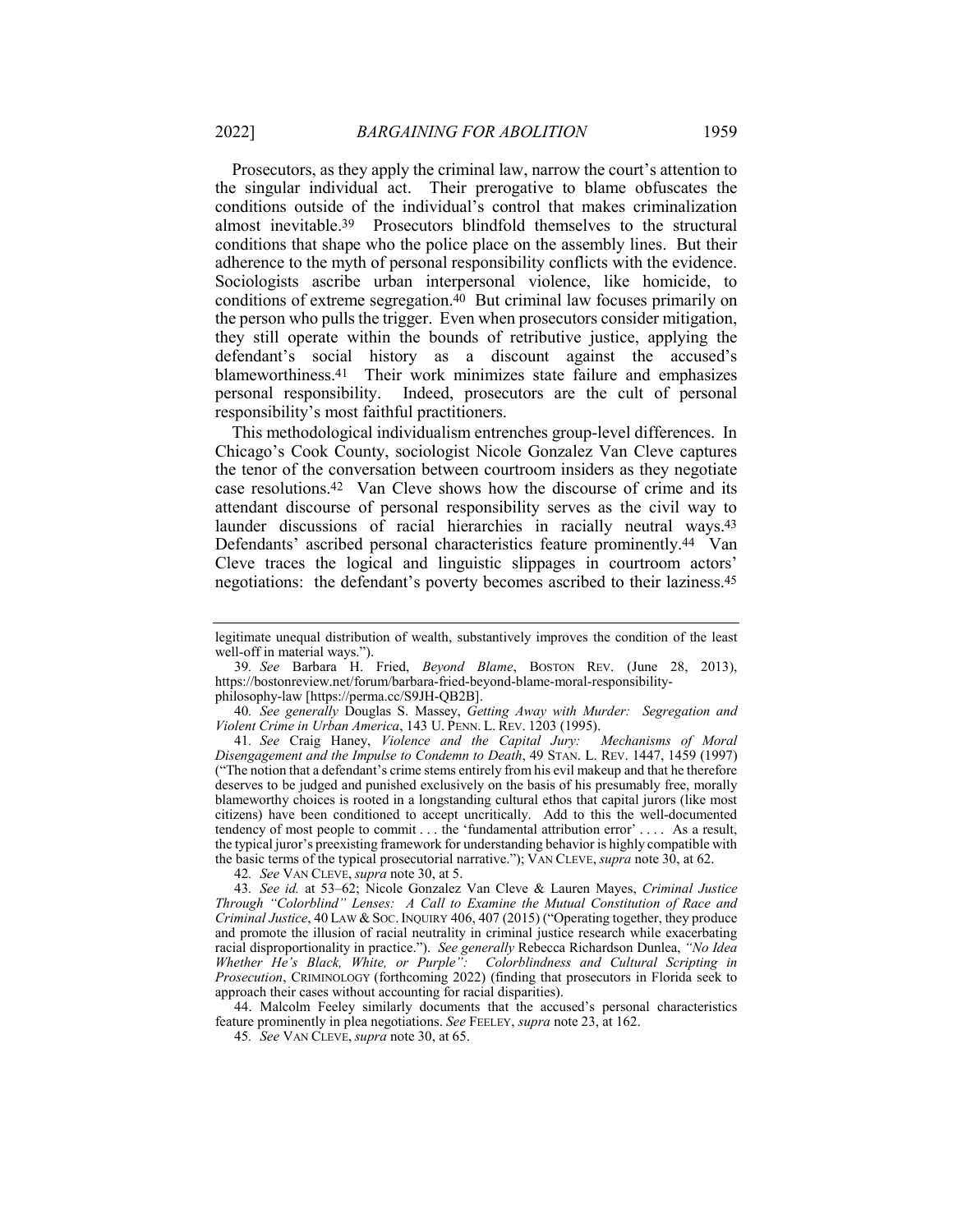A past trauma solicits fear rather than empathy.46 The lawyers broker deals by trading on pseudosociological tropes: broken families, absent fathers, and dependent mothers.47 White courtroom insiders awkwardly appropriate African-American vernacular to speak about Black defendants.48 These ways of speaking parallel the pervasive racial discrimination that taints every aspect of the court system.49 In this way, criminal legal processes play a critical role in constructing racial hierarchy. Prosecutors and judges reserve their more punitive criminal court sanctions for Black defendants, all other things being equal, particularly in drugs and weapons prosecutions and in the juvenile justice system.50 The latter has the effect of "creating a cumulative record of disadvantage over the life course."51

Other state-produced vulnerabilities become liabilities in court. Criminal courts are public institutions that almost exclusively regulate the poor and the working class.52 This is not a coincidence: policy makers in the 1970s anticipated prison constructions based on the number of men who were unemployed.53 Yet, despite the overrepresentation of poor people in criminal court, being poor systematically disadvantages defendants and undermines their cases in court.54 Court fines and fees, incarceration, and lost wages further immiserate defendants.55 Criminal courts' processes and the

50*. See* Allen J. Beck & Alfred Blumstein, *Racial Disproportionality in U.S. State Prisons: Accounting for the Effects of Racial and Ethnic Differences in Criminal Involvement, Arrests, Sentencing, and Time Served,* 34 J. QUANT. CRIMINOLOGY 853, 877–78 (2018); KATHERINE J. ROSICH, AM. SOC. ASS'N, RACE, ETHNICITY, AND THE CRIMINAL JUSTICE SYSTEM 10 (2007) ("There is consensus among researchers that the most widespread forms of racial discrimination in the American justice system occur in the treatment of juvenile offenders.").

51. ROSICH, *supra* note 50, at 1, 9.

52*. See* Press Release, Prison Pol'y Initiative, Arrest, Release, Repeat: How Police and Jails Are Misused to Respond to Social Problems (Aug. 2019), https://www.prisonpolicy.org/ reports/repeatarrests.html [https://perma.cc/QKZ7-HKBD].

53*. See* RUTH WILSON GILMORE, GOLDEN GULAG: PRISONS, SURPLUS, CRISIS, AND OPPOSITION IN GLOBALIZING CALIFORNIA 72 (2007) ("If NAIRU [Non-Accelerating-Inflation Rate of Unemployment] explains the systemic existence of the relative surplus population in the most abstract neoclassical macroeconomic terms, its sociological presence is bounded by the fatal coupling of power and difference, which resolves relationally according to internally dynamic but structurally static racial hierarchies."); ELIZABETH HINTON, FROM THE WAR ON POVERTY TO THE WAR ON CRIME: THE MAKING OF MASS INCARCERATION IN AMERICA 175 (2016) (arguing that, although policymakers, law enforcement officials, and scholars working for the Nixon administration justified increased prison construction by citing to high rates of reported crime, the "incarceration rates had little relationship to actual crime rates" and that "[i]nstead, incarceration rates correlated directly to the number of black residents and the extent of socioeconomic inequality within a given state").

54*. See* CLAIR, *supra* note 2, at 13.

55*. See* Clair & Woog, *supra* note 49, at 15–18 (cataloging criminal courts' economic predation).

<sup>46</sup>*. See id.* at 111.

<sup>47</sup>*. See id.* at 91.

<sup>48</sup>*. See id.* at 60.

<sup>49</sup>*. See* Matthew Clair & Amanda Woog, *Courts and the Abolition Movement*, 110 CALIF. L. REV. (forthcoming 2022) (manuscript at 13 nn.72–73) (on file with authors) (discussing the research on racial bias in criminal court).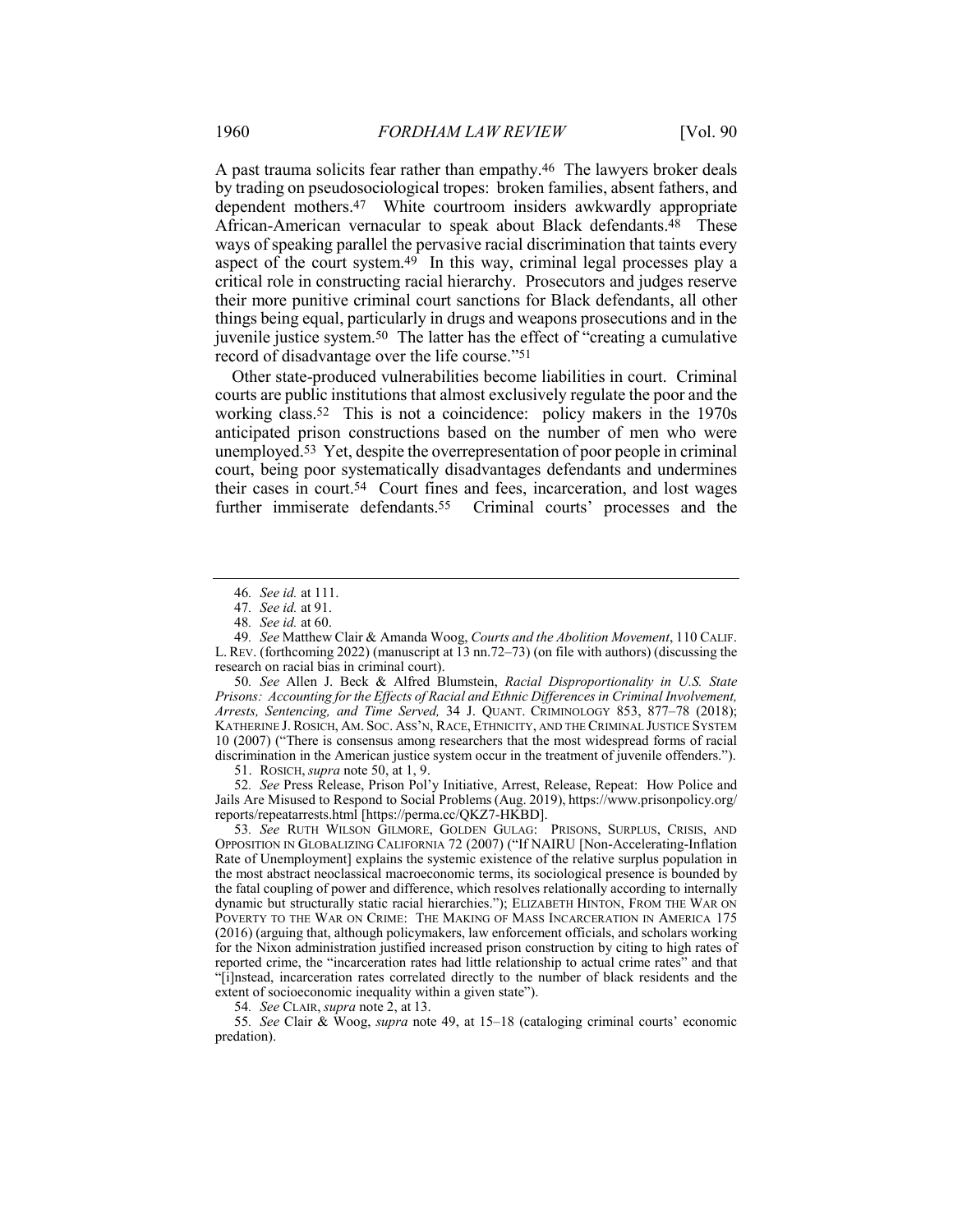punishment that they dispense also frequently weaponize expressions of neurodivergence, transforming neurocognitive differences into disabilities.56

Criminal courts' violence is thus not just physical but also structural.57 To borrow scholar Ruth Wilson Gilmore's formulation, the criminal punishment system's practitioners "exploit and renew *fatal* power-difference couplings."58 Gilmore elaborates: "There is no difference without power, and neither power nor difference has an essential moral value. Rather, the application of violence—the cause of premature deaths—produces political power in a vicious cycle."59 Gilmore draws attention to the legal and extralegal processes, such as racism, ableism, and classism that produce group-level hierarchies.<sup>60</sup> Criminal procedure participates in these Criminal procedure participates in these processes, exploiting and reconstructing differences that stratify individuals with life-altering consequences.<sup>61</sup> The criminal punishment system shortens people's lives and inflicts psychological and emotional pain.62

Criminal law's physical and structural violence weakens social bonds. But that disintegration is also a cause: it is precisely the lack of social solidarity that makes this multidimensional violence possible. When prosecutors make charging decisions, they stigmatize defendants as blameworthy and castigate them as unruly, harmful, or dangerous. They inherently assign value to persons and behaviors, identifying who deserves our collective wrath and who merits our solidarity. Their adjudication instructs not only those directly entangled in criminal courts but also the public at large.

Criminal law's practitioners engage in physical, structural, and social violence: they force people into cages or, at least, they threaten to; they exacerbate and reconfigure group-level differences that put those who are criminalized at a distance from the levers of social, economic, and political power; and they undermine social solidarity by erecting fault lines between guilty and innocent.63 Taking a step back and opening the aperture, criminal courts' workers communicate lessons about who and what society ought to value. These moral lessons are not always explicit or consistent, and they exist only in human action. In turn, to erect a different theory of value would thus require criminal court actors to perform their work differently, or to stop altogether.

<sup>56</sup>*. See generally* Zohra Ahmed, *The Right to Counsel in a Neoliberal Age*, UCLA L. REV. (forthcoming 2022).

<sup>57</sup>*. See* Paul Farmer, *On Suffering and Structural Violence: A View from Below*, 125 DÆDALUS 261, 274 (1996).

<sup>58.</sup> Ruth Wilson Gilmore, *Fatal Couplings of Power and Difference: Notes on Racism and Geography*, 54 PRO. GEOGRAPHER 15, 16 (2002)*.*

<sup>59</sup>*. Id.*

<sup>60</sup>*. See id.*

<sup>61</sup>*. See id.*

<sup>62</sup>*. See* Sandhya Kajeepeta, *Community Spread*, INQUEST (Dec. 9, 2021), https://inquest.org/community-spread/ [https://perma.cc/H27J-EJJY].

<sup>63</sup>*. See* Gilmore, *supra* note 58, at 16.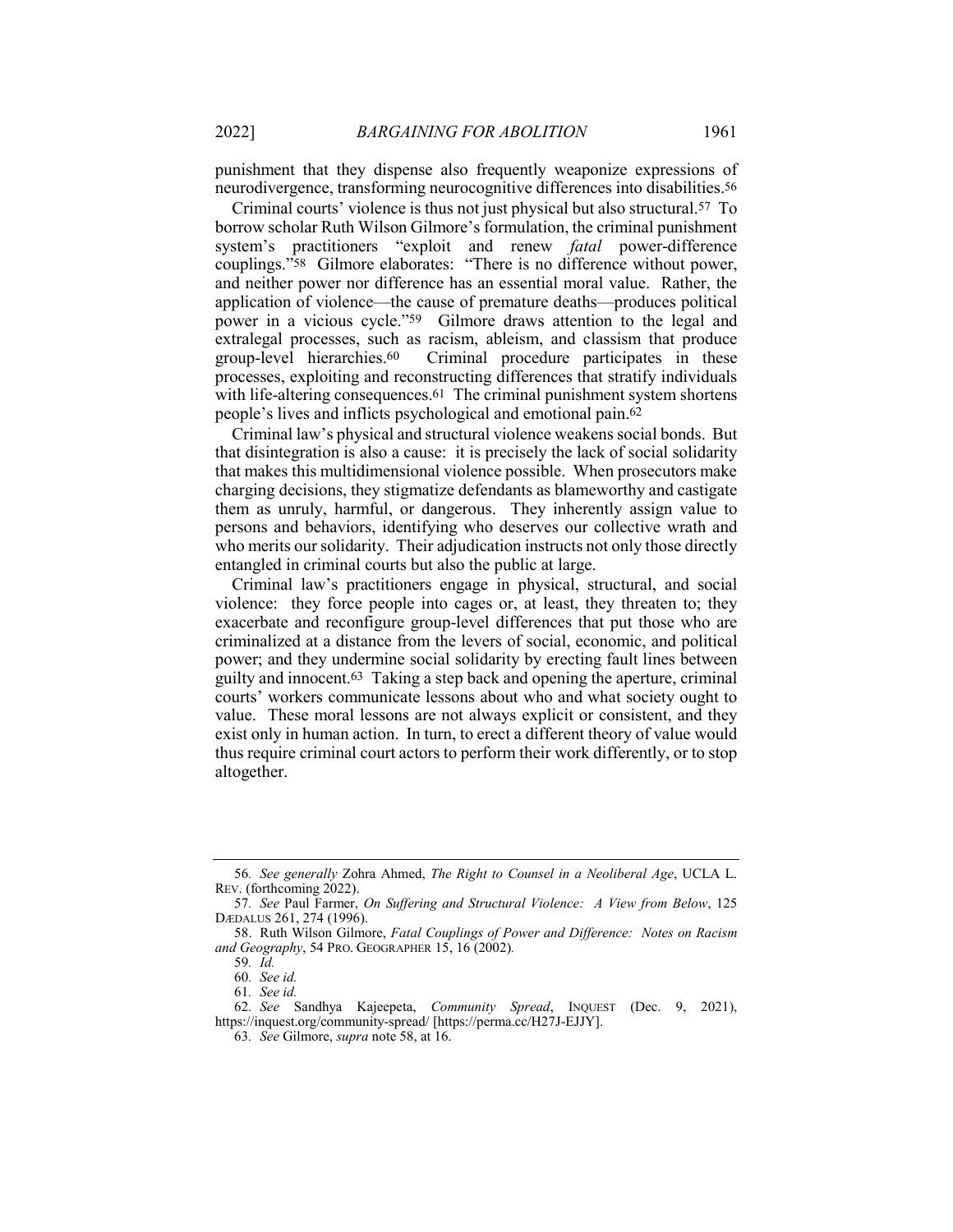## II. LABOR AS MATERIAL INPUT

Quantitative analysis confirms the qualitative picture above: greater investment in labor, specifically in violence workers, played a critical role in the historic explosion of the U.S. criminal punishment system.64 Yet, surprisingly few reform efforts recognize the relationship between the size, scope, and power of the criminal punishment system and the number of violence workers it employs.65 Although the scale and intensity of carceral institutions provoked a consensus that something is terribly wrong about the American criminal punishment system, the solutions implemented have produced mixed results: while the number of people who are incarcerated has decreased, the net of carceral supervision has also extended to new domains.66 Popular reforms purporting to address the crisis of mass incarceration often select a narrow set of metrics to diagnose the size, scope, and power of the system.67 This misaccounting rests in a misrecognition of labor power. Efforts in Seattle, Washington, however, stand out as an exception; there, advocates have called for reductions in the number of violence workers employed in the city's misdemeanor courts.68

<sup>64</sup>*. See* John F. Pfaff, *The Micro and Macro Causes of Prison Growth*, 28 GA. ST. U. L. REV. 1239, 1241 (2013).

<sup>65</sup>*. See* CRITICAL RESISTANCE, REFORMIST REFORMS VS. ABOLITIONIST STEPS IN POLICING, https://static1.squarespace.com/static/59ead8f9692ebee25b72f17f/t/5b65cd58758d46d34254<br>f22c/1533398363539/CR NoCops reform vs abolition CRside.pdf [https://perma.cc/  $f22c/1533398363539/CR$  NoCops reform vs abolition CRside.pdf KS8Z-DFZA]; *see also* CRITICAL RESISTANCE, REFORMIST REFORMS VS. ABOLITIONIST STEPS TO END IMPRISONMENT (2021), http://criticalresistance.org/wp-content/uploads/2021/02/ CR abolitioniststeps antiexpansion 2021 eng.pdf [https://perma.cc/2A6P-AGSC]. Critical Resistance is a prison abolitionist advocacy group, founded in 1997, that pioneered arguments explaining why reformers ought to aim for reforms that shrink the size, scope, and power of police departments, rather than those that deliberately or inadvertently expand their power. CRITICAL RESISTANCE, http://criticalresistance.org/ [https://perma.cc/EX36-CNYC] (last visited Mar. 4, 2022).

<sup>66.</sup> For example, as an apparent solution to aggressive drug prosecutions, jurisdictions around the country embraced drug courts; yet, these alternative mechanisms have widened the net of surveillance by criminal courts. *See* Scott H. Decker, *A Systematic Analysis of Diversion: Net Widening and Beyond*, 13 J. CRIM.JUST. 207, 207 (1985); Morris B. Hoffman, *The Rehabilitative Ideal and the Drug Court Reality*, 14 FED. SENT'G REP. 172, 172 (2001– 2002). *See generally* Josh Bowers, *Contraindicated Drug Courts*, 55 UCLA L. REV. 783 (2008); Eric J. Miller, *Embracing Addiction: Drug Courts and the False Promise of Judicial Interventionism*, 65 OHIO ST. L.J. 1479 (2004).

<sup>67.</sup> I borrow this materialist heuristic size, scope, and power analysis from a recent piece written by Rachel Foran, Mariame Kaba, and Katy Naples-Mitchell on abolitionist approaches to prosecutor organizing. *See* Rachel Foran et al., *Abolitionist Principles for Prosecutor Organizing: Origins and Next Steps*, 16 STAN. J. C.R. & C.L. 496, 518 (2021).

<sup>68.</sup> 2022 SOLIDARITY BUDGET 2 (2021), https://docs.google.com/document/d/ 1LK2XaZQPJsvOQbdAl8lulUa3FnbanrW5D4LwEym6zEI/edit#heading=h.77hx6w52engx [https://perma.cc/Z3JY-GZBJ] ("Seattle's historic overinvestment in policing and punishment as a response to social problems began a long-overdue reversal in 2020. This year, we demand that the divestment from SPD continue, and that Seattle commit to shrink other parts of the policing pipeline by defunding the municipal court and the criminal division of the City Attorney's office."); *see infra* Part II.C.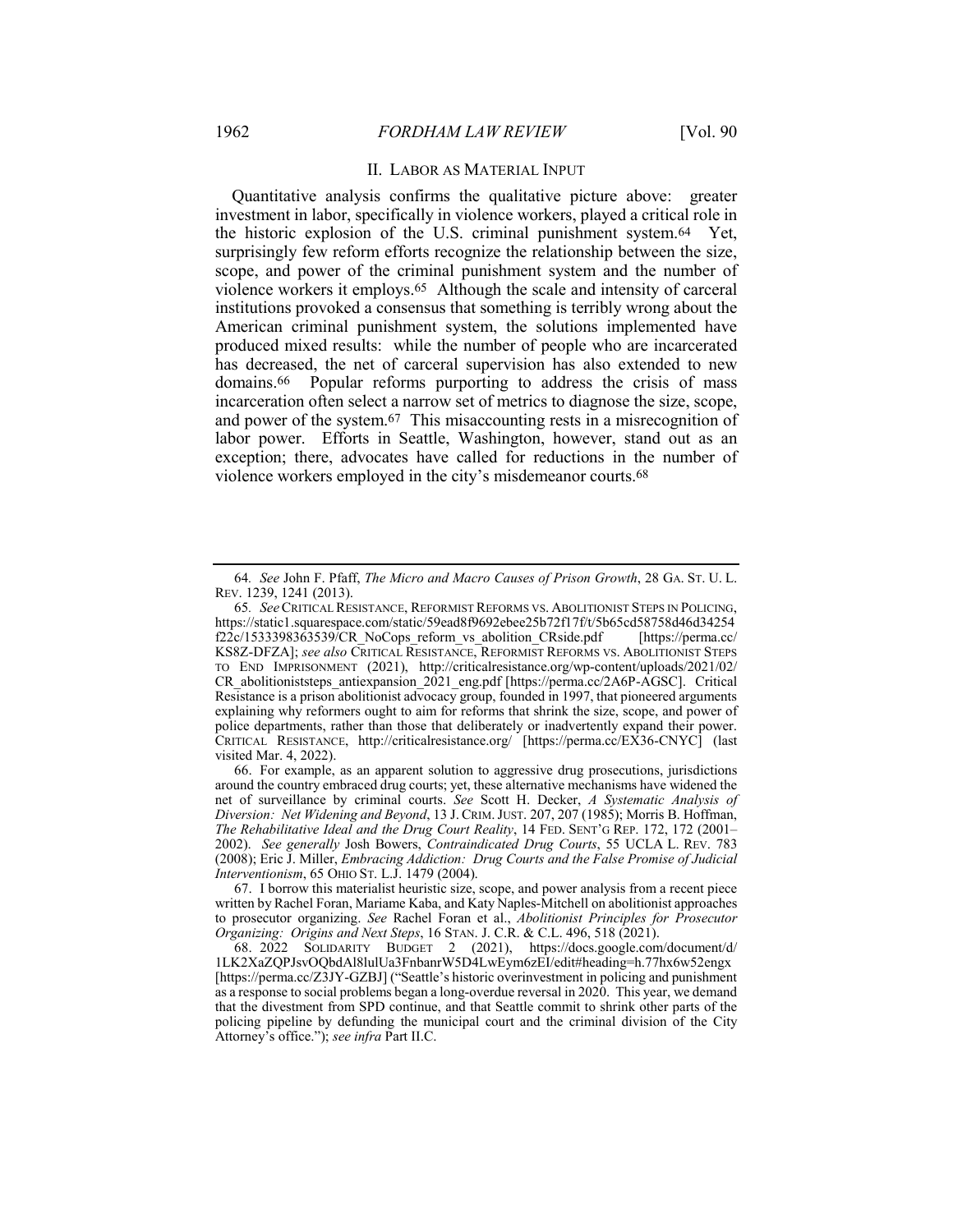#### *A. Prosecutors' Labor Power Fueled Mass Incarceration*

At any given moment, the number of people accused of crimes and the number of criminal cases pending in a courthouse depend, in part, on labor power, particularly the labor power of police and prosecutors. How much they work and how intensely they perform their labor controls the number of arrests, filings, and the power of carceral institutions.

Professor John Pfaff has established that more prosecutors and more productive prosecutors played a significant role in fueling prison admissions during the historic incarceration boom at the turn of the twentieth century. As reported crime rates rose sharply between the 1970s and the 1990s, including a 100 percent increase in the reported rate of violent crime, prosecutors' offices hired approximately 3000 more prosecutors nationally to reach a total of about 20,000 on staff—representing a 17 percent increase in staffing levels.69 As crime fell between 1990 and 2007 by 35 percent, another 10,000 prosecutors were hired, swelling their ranks to 30,000.70 As the number of reported crimes decreased, arrests decreased too; but as Pfaff shows, with more staff, prosecutors could invest more time and attention to a smaller case load than before.71

The result: prosecutors filed more felony charges per arrest than they ever had before.<sup>72</sup> Prosecutors used their glut of resources to ratchet up charges. Pfaff shows that it was precisely the increase in felony filings per arrest that drove up prison admissions, making prosecutors the protagonists in the story of mass incarceration. Their offices' capacities to hire more prosecutors and, in turn, those prosecutors' decisions to file charges, and specifically to file felony charges, best explains prison growth.73 Pfaff explains, "Even if individual prosecutors were no more aggressive than prosecutors in the past, the increase in staff size would lead to more cases even as crime declined."74 His data suggests that reforms aiming to change the culture of aggressive prosecutions within prosecutors' offices are taking aim at the wrong target if they do not simultaneously address funding and staffing levels.75 The most

<sup>69</sup>*. See* PFAFF, *supra* note 15, at 129.

<sup>70</sup>*. Id.*

<sup>71</sup>*. See id.*

<sup>72</sup>*. See id.*

<sup>73</sup>*. See generally* John F. Pfaff, The Causes of Growth in Prison Admissions and Populations (Jan. 23, 2012) (unpublished manuscript), https://papers.ssrn.com/sol3/ papers.cfm?abstract\_id=1990508 [https://perma.cc/P5W7-ZJW4]. Pfaff runs through various possible explanations for the United States's prison growth, including longer sentences, more arrests, and more crime, but through a process of elimination, Pfaff finds that prison admissions closely track felony filings, an output that the prosecutor controls. *See id.* at 3 ("Prison admissions grew by approximately 35% between 1994 and 2008, even while the crime rate and the total number of arrests fell. But during that same time, felony filings rose by approximately 35% as well, but admissions per filing remained flat.").

<sup>74.</sup> PFAFF, *supra* note 15, at 130.

<sup>75.</sup> For an example of culture change reforms, see ETHAN LOWENS ET AL., PROSECUTORIAL CULTURE CHANGE: A PRIMER (2020), https://staticl.squarespace.com/static/ (2020), https://static1.squarespace.com/static/ 5c4fbee5697a9849dae88a23/t/5f5172984adc463c0254bb65/1599173273238/IIP+Prosecutor ial+Culture+Change+FINAL.pdf [https://perma.cc/49UT-MADP] (offering "recommendations designed to encourage prosecutors to think critically about the history of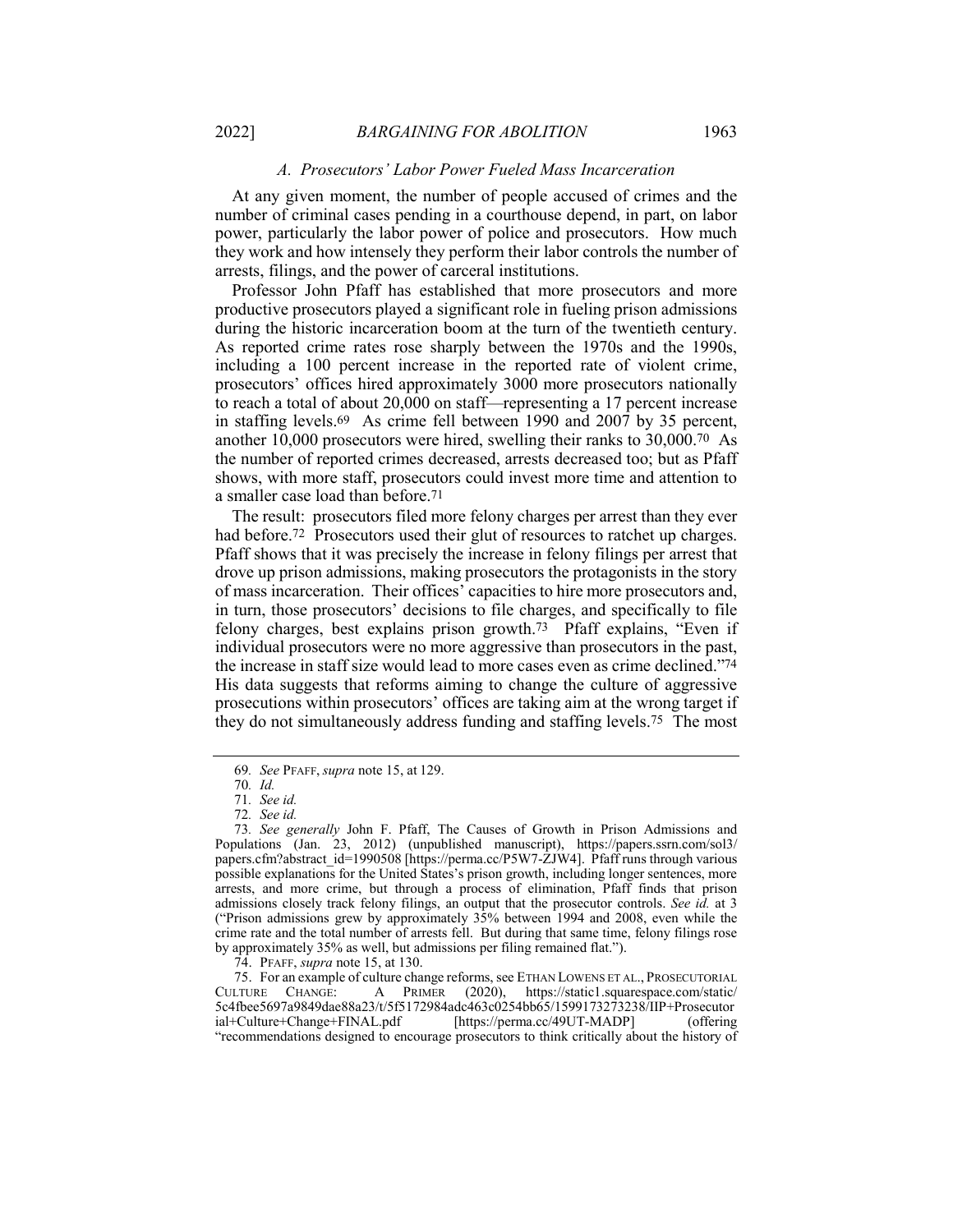significant increases in staff took place in urban settings where prison populations have been declining since the beginning of the twenty-first century.76

Pfaff's conclusions demonstrate that labor is critical to understanding the development of the American penal system. And although Pfaff himself never recommends this,77 his empirical analysis suggests that reducing staff levels and labor hours in prosecutors' offices may be a fertile starting point for reformers seeking to reduce prison admissions and the number of people under carceral supervision. Yet, despite Pfaff's findings and their intuitive appeal, the size of the labor force participating in criminal court is rarely the object of reformers' scrutiny.

#### *B. The Misaccounting of Size*

In the past decade, across the country, a wide swath of the political spectrum has converged to decry mass incarceration and, to a lesser extent, mass criminalization. From the so-called bipartisan consensus on criminal justice reform to the abolitionist left, these voices draw our attention to nearly two million people in confinement and six million under some form of carceral supervision.78 In turn, reformers have argued for shrinking the system so that it harms fewer people, although their reasons and tactics vary.79 There is a lack of clarity and agreement about the best metric to

their institutions and foster in-depth conversations about current policy and ways to bring about sustainable change").

<sup>76</sup>*. See* JACOB KANG-BROWN &RAM SUBRAMANIAN, VERA INST. FOR JUST., OUT OF SIGHT: THE GROWTH OF JAILS IN RURAL AMERICA 12 (2017) (juxtaposing the continuing rise in jail populations in rural counties against the decline in urban counties).

<sup>77</sup>*. See* PFAFF, *supra* note 15, at 185–210.

<sup>78</sup>*. See* LAURA M. MARUSCHAK & TODD D. MINTON, BUREAU OF JUST. STAT., CORRECTIONAL POPULATIONS IN THE UNITED STATES, 2017–2018, at 1 fig.1 (2020).

<sup>79</sup>*. See* Taylor Pendergrass, *We Can Cut Mass Incarceration by 50 Percent*, ACLU (July 12, 2019, 10:00 AM), https://www.aclu.org/blog/smart-justice/mass-incarceration/wecan-cut-mass-incarceration-50-percent [https://perma.cc/6PZZ-HYF8]; *About*, RIGHT ON CRIME, https://rightoncrime.com/about [https://perma.cc/UEC3-PZZW] (last visited Mar. 4, 2022) ("We want a prison system that incapacitates dangerous offenders and career criminals but which is not used in such a way that makes nonviolent, low-risk offenders a greater risk to the public upon release than before they entered."). *But see* Dana Goldstein, *How to Cut the Prison Population by 50 Percent*, MARSHALL PROJECT (Mar. 4, 2015, 7:15 AM), https://www.themarshallproject.org/2015/03/04/how-to-cut-the-prison-population-by-50 percent [https://perma.cc/44P7-DJUK] ("Though there is a strong bipartisan movement for sentencing reform, discomfort with allowing violent criminals to avoid prison time or to serve much shorter sentences has left prominent conservatives reluctant to echo the call to 'Cut50' [percent of the prison population]."). For the abolitionist left, size is not the only criticism or even the most important one leveled at the carceral state, but rather the focus is on its very existence. *See* JAMES AUSTIN ET AL., BRENNAN CTR. FOR JUST., HOW MANY AMERICANS ARE UNNECESSARILY INCARCERATED? 7 (2016) ("[A]n estimated 39 percent (approximately 576,000 people) are incarcerated with little public safety rationale. They could be more appropriately sentenced to an alternative to prison or a shorter prison stay, with limited impact on public safety."); *c.f. Analysis & Vision*, SURVIVED AND PUNISHED, https://survivedandpunished.org/analysis [https://perma.cc/ZB7R-9958] (last visited Mar. 4, 2022) (identifying that "nearly 60% of people in women's prison nationwide, and as many as 94% of some women's prison populations, have a history of physical or sexual abuse before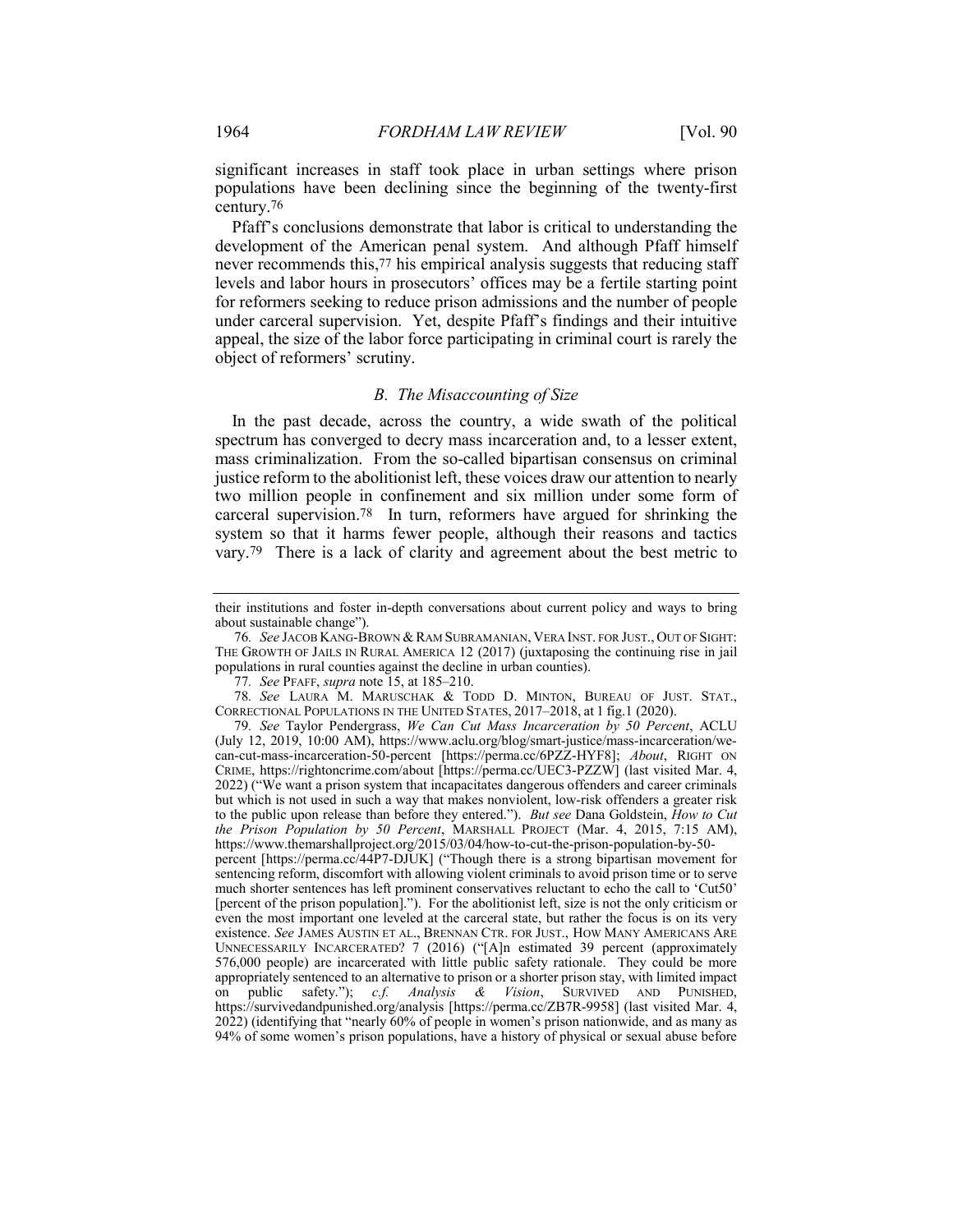evaluate the system's size:80 Is it the number of people confined? Is it the number of people arrested? Or is it the amount of public money it absorbs? Most tend to focus on the number of people under penal control, and to some extent, the intensity of their criminalization.81 While some reforms have reduced the number of people who are incarcerated, others have widened the net of carceral supervision, allowing people to remain in society but requiring them to submit to surveillance outside of prison.82

Furthermore, although the size of the American penal system has attracted national condemnation, for reformers, it is not the system's only vice. Reformers have devised proposals that purport to address other concerns: its racial disproportion,83 its predation,84 its harsh retributive edge,85 and the lack of due process, 86 to name a few. Many proposals directed at criminal court that purport to address these criticisms are in fact agnostic about size, or they expand the size, scope, and power of the system in new ways.87 Many direct more resources to the institutions staffing criminal court.88 Shrinking the system has been an elusive and inconsistently pursued goal.

For example, consider the bail reform movement: although organizers have challenged monetary bail, pretrial supervision remains firmly entrenched.89 In their appraisal of national bail reform efforts, the abolitionist groups Critical Resistance and the Community Justice Exchange observed that, instead of eliminating or shrinking the legal grounds for pretrial supervision, new bail legislation has substituted one form of

85*. See generally* FEELEY,*supra* note 23; SERED,*supra* note 22, at 27–37; *see also* JOSEPH MARGULIES & LUCY LANG, INST. FOR INNOVATION IN PROSECUTION AT JOHN JAY COLL., PROSECUTORS AND RESPONSES TO VIOLENCE 2 (2019).

86*. See id.*

being incarcerated" and calling for the "immediate release of survivors of domestic and sexual violence and other forms of gender violence who are imprisoned for survival actions.").

<sup>80</sup>*. See* Benjamin Levin, *The Consensus Myth in Criminal Justice Reform*, 117 MICH. L. REV. 259, 302–08 (2018).

<sup>81</sup>*. See id.* There is also a great amount of focus on overcriminalization. *Id.*

<sup>82</sup>*. See id.*

<sup>83</sup>*. See* MICHELLE ALEXANDER, THE NEW JIM CROW 221–63 (2012).

<sup>84</sup>*. See* Alexandra Natapoff, *Misdemeanor Decriminalization*, 68 VAND. L. REV. 1055, 1099 (2015) (describing how "lower criminal courts are being reconceptualized and repurposed as revenue sources").

<sup>87</sup>*. See, e.g.*, BRENNAN CTR. FOR JUST. & THE JUST. COLLABORATIVE, 21 PRINCIPLES FOR THE 21ST CENTURY PROSECUTOR 4 (2018), https://www.fairandjustprosecution.org/staging/ wp-content/uploads/2018/12/FJP\_21Principles\_Interactive-w-destinations.pdf

<sup>[</sup>https://perma.cc/3W5L-TLXL] (encouraging prosecutors to make diversion their default practice when handling cases by designing programs that "keep people in the community instead of locked up").

<sup>88.</sup> Critical Resistance has most clearly articulated the importance of paying attention to objective material indicators, like the size and amount of resources, when assessing the merits of reforms to policing and prisons. *See Reformist Reforms or Abolitionist Reforms?: How to Chip Away at the PIC*, CRITICAL RESISTANCE, http://criticalresistance.org/resources/ abolitionist-tools/ [https://perma.cc/YT5W-BG2K] (last visited Mar. 4, 2022).

<sup>89.</sup> I am a consultant to the Community Justice Exchange. *See* CRITICAL RESISTANCE & CMTY. JUST. EXCH., ON THE ROAD TO FREEDOM: AN ABOLITIONIST ASSESSMENT OF PRETRIAL AND BAIL REFORMS 16–17 (2021).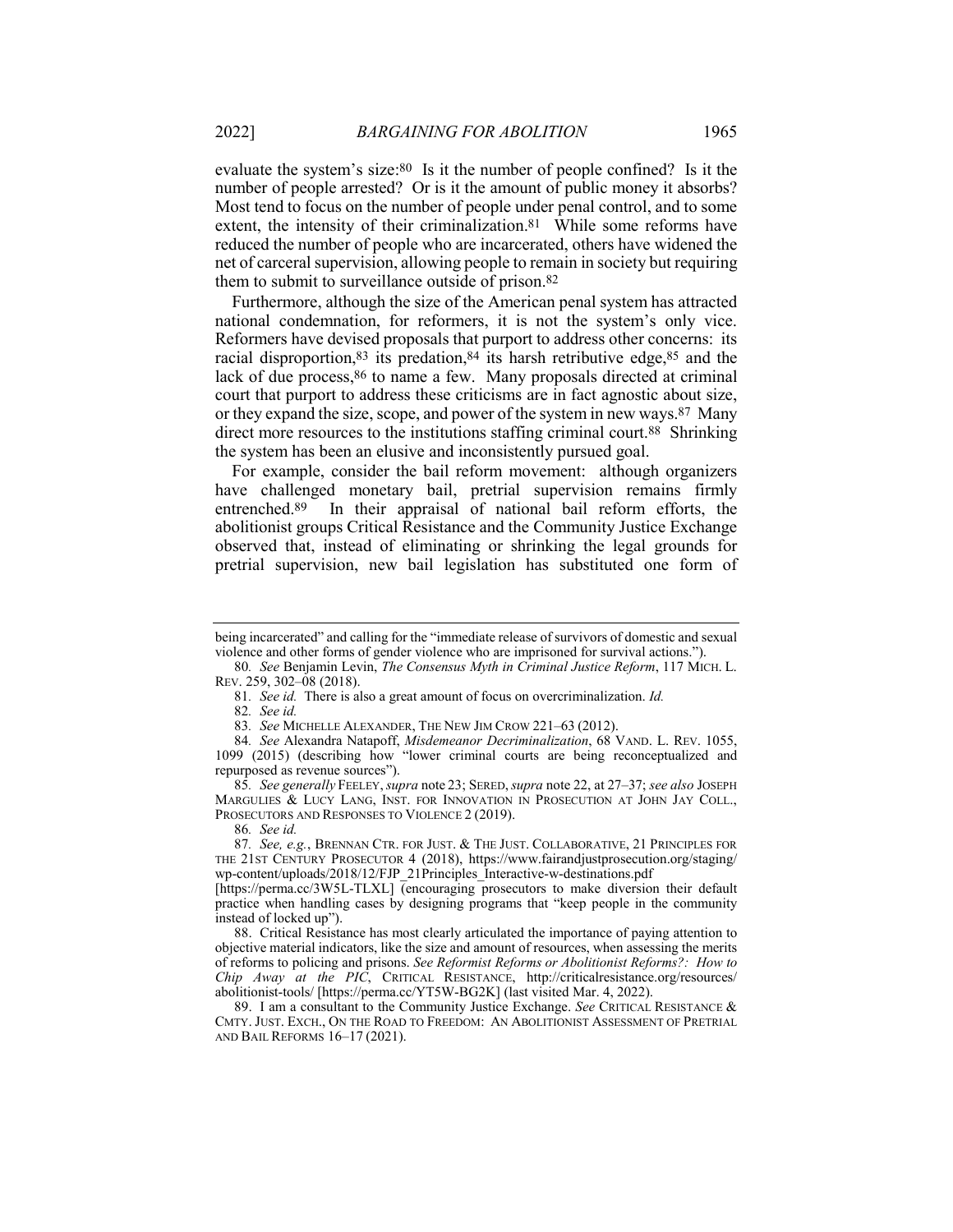supervision with another.<sup>90</sup> For example, the new laws replace cash bail with electronic monitoring, social service monitoring, or even preventative detention.91 Reforms have not only widened the net of pretrial supervision; they have or will foreseeably increase the labor force in criminal courts—for instance, by hiring more staff to operate pretrial services and additional judges to adjudicate bail hearings.<sup>92</sup> Efforts in Illinois are the exception: legislation passed in 2020 eliminated cash bail, constrained judges' authority to impose pretrial detention, and facilitated opportunities for release.93

Legislatures have also contemplated rewriting their discovery and speedy trial statutes to ensure that the defense gets adequate notice before a trial or a plea and that cases are resolved in a timely manner.94 Ultimately, these efforts are indifferent to scale. Such changes could lead to fewer cases in the system: with more onerous requirements to pursue a case, prosecutors may need to be more selective about which cases to charge. However, these rule changes do not prohibit prosecuting offices from seeking and receiving more funding to comply with the more demanding process. This is exactly what occurred in New York State after the defense bar secured these legislative wins.95

*Id.* at 17. In California, bail reform "increased funding to probation departments for increased surveillance." *Id.* at 28. In Harris County, the lawsuit settlement that brought about changes to rules regulating pretrial detention added "funding to the PIC [prison industrial complex] to create and oversee the new release and supervision system." *Id.* at 38. In New York State, "[b]ecause 'release under non-monetary conditions' is now baked into state law, counties that previously only used ROR and bail will need to create pretrial supervision programs, and some counties will likely rely on existing supervision programs like probation." *Id.* at 46. In San Francisco, the policy of the District Attorney's Office "did not lead to a decrease in funding or resources for the prosecutor's office itself, the judiciary or courts, or pretrial services." *Id.* at 52.

93*. See* Sharlyn Grace, *Organizers Change What's Possible*, INQUEST (Sept. 23, 2021), https://inquest.org/organizers-change-whats-possible [https://perma.cc/4TKU-K7YY].

94*. See* N.Y. CRIM. PROC. LAW § 245.10 (McKinney 2021) (new discovery rules effective May 3, 2020); *id.* § 30.30 (speedy trial rules effective January 1, 2020).

95. In New York State, for example, after these two reforms were implemented in 2019, the District Attorneys Association of the State of New York requested additional funding from the legislature to hire more staff to guarantee compliance with the new laws. *See* David Hoovler, President, District Att'y's Ass'n of the State of N.Y., Codes Implementation of Pretrial Discovery Reform Before the New York State Senate Standing Committee (Sept. 9, 2019), https://www.nysenate.gov/sites/default/files/public\_hearing\_09\_09\_2019\_testimony 1\_of\_2\_1.pdf [https://perma.cc/G8DS-F96X]; Karen Dewitt, *NY's DA's Say They Need More Money For Reforms*, WAMC (Nov. 9, 2019, 12:00 PM), https://www.wamc.org/new-yorknews/2019-11-09/nys-das-say-they-need-more-money-for-reforms [https://perma.cc/C6CR-KPZD].

<sup>90</sup>*. See id.* at 17.

<sup>91</sup>*. See id.* at 18.

<sup>92.</sup> In New Jersey,

<sup>[</sup>t]he 2017 legislation added significant resources to the state's pretrial services system, including creating an entire department to oversee the new law and hiring new Superior Court judges to implement it. In 2018, the state's new pretrial services department had to seek additional state funding beyond the court filing fees that had originally been designated to cover its budget.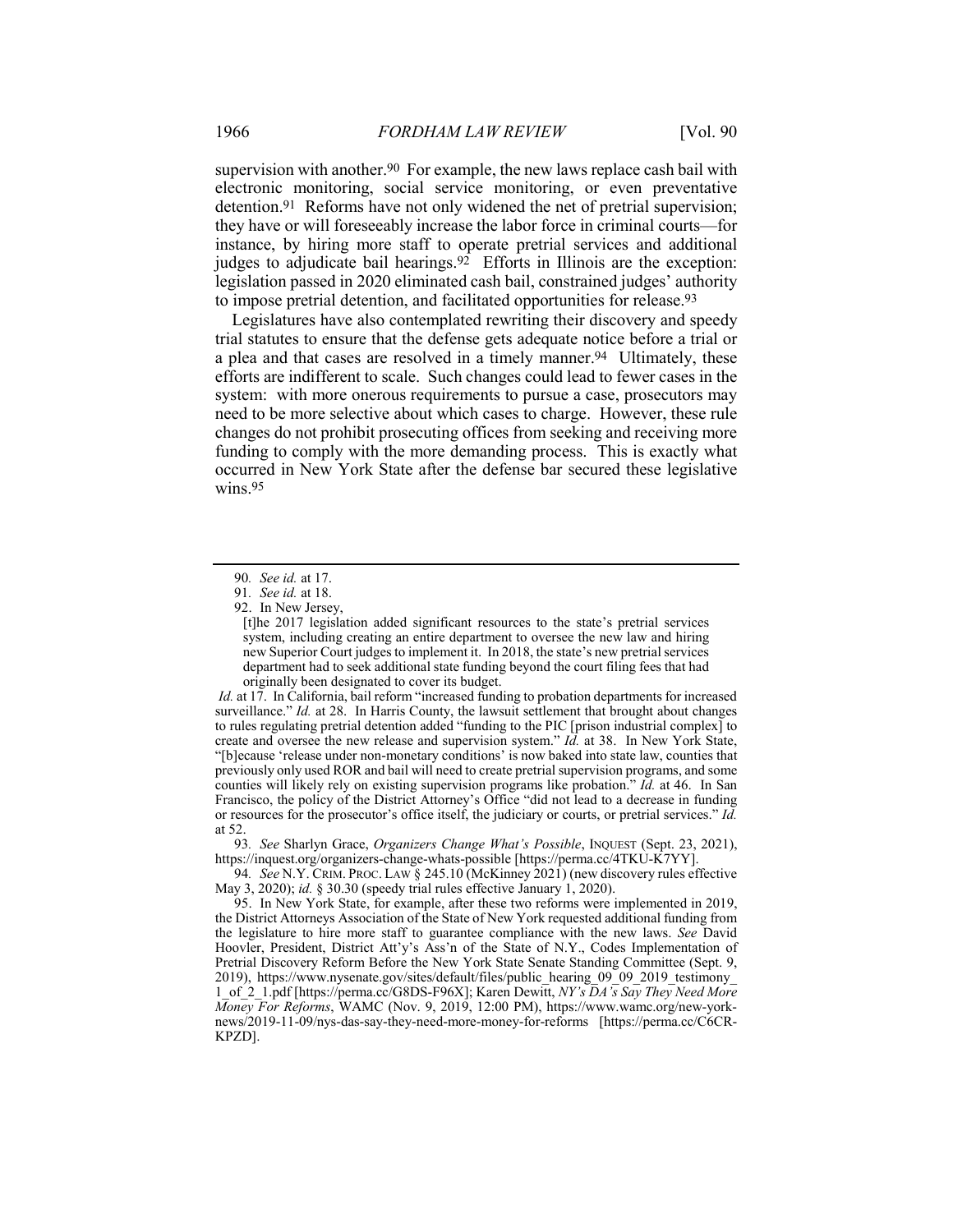Alternatives to incarceration have been widely embraced as a solution to problem of mass incarceration.<sup>96</sup> Problem-solving courts have the problem of mass incarceration.96 proliferated to ostensibly address issues like substance dependency, mental health struggles, 97 and some of the unique challenges that veterans 98 and trafficking survivors endure.99 These problem-solving courts attempt to engage individuals in therapeutic interventions, backed by the threat of criminal sanction.100 Professors Aya Gruber, Amy Cohen, and Kate Mogulescu call these interventions a form of "penal welfare."101 Social workers, case managers and not-for-profit agencies are enlisted in the service of providing alternatives to incarceration and in monitoring and reporting individuals who fail to accept their services.102 Prosecutors' offices and courts have also hired their own social workers and case managers to coordinate supervision and monitor compliance.103 These tend to expand rather than shrink the labor pool of those contributing to the criminal punishment system.104

Another common proposal for reform is enhancing funding for public defense to hire more staff and enhance their capacity for zealous representation.105 A recent study shows that holistic defense—specifically, representation that focuses not only on the criminal case but also on its collateral consequences—can reduce the future likelihood of a custodial arrest and shave off jail time for people prosecuted in Bronx Criminal

<sup>96</sup>*. See* PUB. OP. STRATEGIES & THE MELMAN GRP., PUBLIC OPINION ON SENTENCING AND CORRECTIONS POLICY IN AMERICA (2012); *Protecting Communities and Building Trust by Reforming Our Criminal Justice System*, DEMOCRATS, https://democrats.org/where-we-stand/ party-platform/protecting-communities-and-building-trust-by-reforming-our-criminaljustice-system/ [https://perma.cc/7YA5-6YBL] (last visited Mar. 4, 2022).

<sup>97</sup>*. See* BAZELON CTR. FOR MENTAL HEALTH L., THE ROLE OF MENTAL HEALTH COURTS

IN SYSTEM REFORM (2018). 98*. See NIJ's Multistate Evaluation of Veterans Treatment Courts*, AM. UNIV., https://www.american.edu/spa/jpo/nij-multisite-evaluation.cfm 59RV] (last visited Mar. 4, 2022).

<sup>99</sup>*. See* Aya Gruber et al., *Penal Welfare and the New Human Trafficking Intervention Courts*, 68 FLA. L. REV. 1333, 1337 (2016).

<sup>100</sup>*. See id.*

<sup>101</sup>*. Id.*

<sup>102</sup>*. See* Leah Wang & Katie Rose Quandt, *Building Exits Off the Highway to Mass Incarceration: Diversion Programs Explained*, PRISON POL'Y INITIATIVE (Jul. 20, 2021), https://www.prisonpolicy.org/reports/diversion.html [https://perma.cc/232N-M83Q].

<sup>103.</sup> For example, in 2016, the Manhattan District Attorney created the "Alternatives to Incarceration Unit" and hired social workers who were tasked with screening defendants seeking alternatives to incarceration. *See About the Office: Bureaus and Units*, DIST. ATT'Y OF N.Y. CNTY., https://web.archive.org/web/20211220140535/https://www.manhattanda.org/ about-the-office/bureaus-and-units/ (last visited Mar. 4, 2022) ("Created by District Attorney Vance in 2016, our Alternatives to Incarceration Unit is the first of its kind of [sic] in New York City. Our ATIU reduces unnecessary prosecution and incarceration by identifying community-based diversion and supervision options in appropriate cases, following up with defendants to check on their progress in the community, and sharing data on the effectiveness of these alternatives.").

<sup>104.</sup> *See supra* notes 89–103 and accompanying text.

<sup>105</sup>*. See, e.g.*, BRYAN FURST, BRENNAN CTR. FOR JUST., A FAIR FIGHT: ACHIEVING INDIGENT DEFENSE RESOURCE PARITY (2019).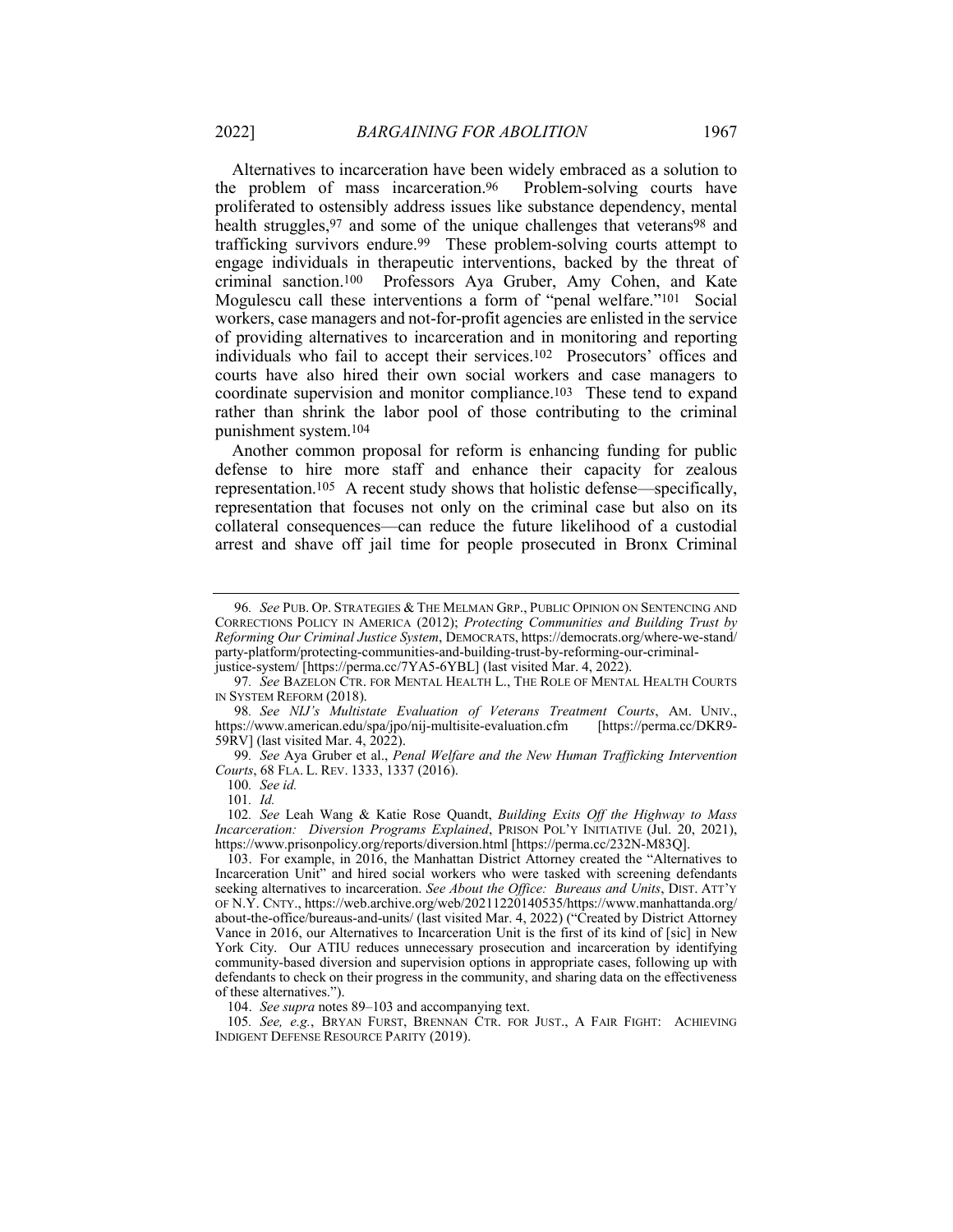Court.106 But the study revealed that holistic representation had no impact on conviction rates.107 So far, even in relatively well-resourced jurisdictions, like New York City, where the study took place, individual representation is not a countervailing force sufficient to shrink the criminal punishment system.

When it comes to prosecutors, Pfaff, for example, advocates for reforms that limit prosecutors' power in plea negotiations.108 With those restraints, defendants might be more likely to take a case to trial, potentially forcing prosecutors to reduce their caseload. But nothing stops prosecuting offices from hiring more staff to absorb the expanded trial docket. Other recommendations that he offers, such as drafting enforceable guidelines that compel prosecutors to dismiss cases<sup>109</sup> and creating incentives that orient prosecutors toward the most serious offenses,110 might change the kinds of cases that prosecutors pursue. However, they do not guarantee a reduction in the number of people affected by criminal courts. Rather, these reforms try to equalize the playing field between the defense and the prosecution.

In a different vein, recently, candidates for state and district attorney offices have successfully campaigned on the promise of shrinking the jail and prison populations. State's Attorney for Cook County, Illinois, Kim Foxx, ran for office on the promise of lightening the touch of the criminal punishment system.111 A few years later, her office released data showing that it had filed fewer felony charges than her predecessor's had.112 Philadelphia District Attorney Larry Krasner has similarly reduced the number of people in the local jail and pursued fewer cases.<sup>113</sup> In homicide

108*. See* PFAFF, *supra* note 15, at 212.

109*. See id.*

112*. See id.*

<sup>106.</sup> In a ten-year study of over half a million cases comparing case outcomes between two providers—one a holistic defense provider (the Bronx Defenders) and the other a traditional defender (the Legal Aid Society), which operate side-by-side in the same court system—the researchers found that holistic representation did not affect or lower conviction rates, but rather reduced the likelihood of a custodial sentence by 16 percent and expected sentence length by 24 percent, leading to nearly 1.1 million fewer days of custodial punishment. *See* James Anderson et al., *The Effects of Holistic Defense on Criminal Justice Outcomes*, 132 HARV. L. REV. 819, 823 (2019). As the study points out, there is a dearth of empirical research to determine what works in indigent defense. *See generally id.*

<sup>107</sup>*. See id. at 823*. Paul Butler, Alexandra Natapoff, and others have argued that representation has rarely proven sufficient to counteract the forces of criminalization. *See* Alexandra Natapoff, Gideon *Skepticism*, 70 WASH. & LEE L. REV. 1049, 1057 (2013). *See generally* Butler, *supra* note 38.

<sup>110</sup>*. See id.* at 213 (advocating, inter alia, that defendants serve time in county jails rather than state facilities so that county-funded prosecutors see the fiscal impact of their charging and plea bargaining decisions).

<sup>111</sup>*. See* Matt Daniels, *The Kim Foxx Effect: How Prosecutions Have Changed in Cook County*, MARSHALL PROJECT (Oct. 24, 2019, 6:00 AM), https://www.themarshallproject.org/ 2019/10/24/the-kim-foxx-effect-how-prosecutions-have-changed-in-cook-county [https://perma.cc/UJR7-H4MC].

<sup>113</sup>*. See* Joshua Vaughn, *The Successes and Shortcomings of Larry Krasner's Trailblazing First Term*, APPEAL (March 22, 2021), https://theappeal.org/the-successes-and-shortcomingsof-larry-krasners-trailblazing-first-term/ [https://perma.cc/J2XE-MTGA]; Michael D'Onofrio, *Krasner Fights Impending \$8.7M Budget Cut to DA's Office*, PENN. CAP.-STAR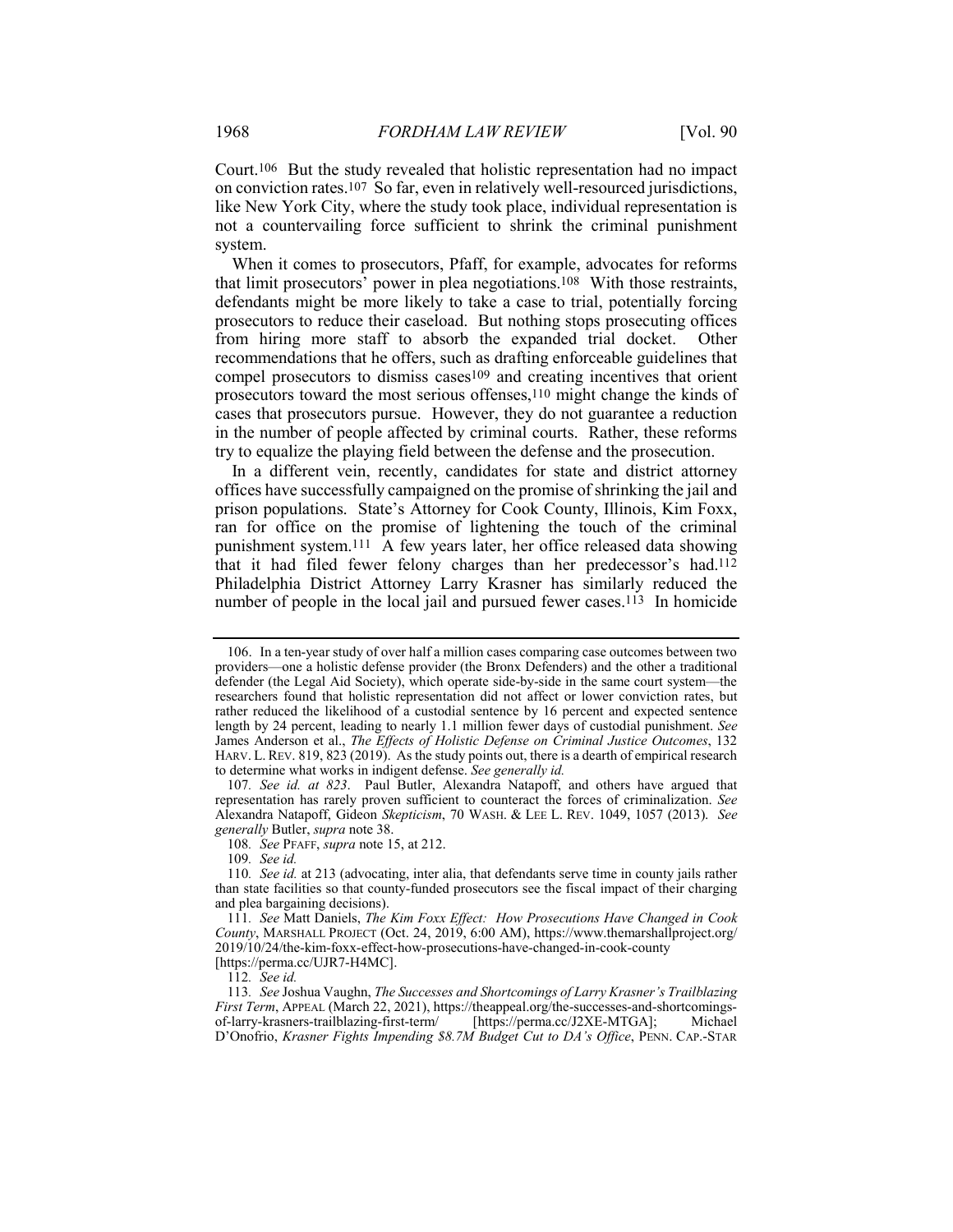cases, Krasner vowed not to always charge the highest grade of murder.114 Yet, his office has also asked for more funding to hire more staff.115 By contrast, in the 2021 Manhattan District Attorney race, several candidates promised to cut funding to their office following public pressure.116 The victor, Alvin Bragg, promised "to reduce his staff in accordance with falling crime rates, and to stop requesting more money for the DA's budget every year," but has also suggested that he will need more money to prosecute domestic violence offenses.117

Organizers Rachel Foran, Katy Naples-Mitchell, and Mariame Kaba have remarked on the campaigns pushing for reform-minded prosecutors that these campaigns make the prosecutor become indispensable to reform, thus affording their office the ability to claim more resources.118 Pfaff's data suggests that it is precisely the institutional and legal power that prosecutors enjoy that created the crisis of mass criminalization*.*

Many reforms, like those directed at discovery, speedy trials, and prosecutor charging practices, are agnostic about the size of and resources directed toward the criminal punishment system. Others, like alternatives to incarceration and pretrial detention, replace one form of supervision with another, focusing narrowly on the number of people confined.119 Reforms directed at the defense and prosecution try to improve due process. Still, others deepen the system's dependency on violence workers to fix the problems they created. Few address the drivers of the system's growth: the labor power of violence workers. While it is too soon to comprehensively assess the merits of reforms attempted in the last decade, current efforts have made only a modest dent thus far. The criminal punishment system is not in significant retreat: it would take sixty-five years to cut the prison population

<sup>(</sup>June 9, 2020, 7:36 AM), https://www.penncapital-star.com/criminal-justice/krasner-fightsimpending-8-7m-budget-cut-to-das-office/ [https://perma.cc/E8XE-PYL8] ("The first-term district attorney proposed a more than \$43 million budget, up 11% over last year's budget, to pay for 27 new positions, including detectives, and other initiatives, like replacing the office's aging case management system. The hires are critical for his office and would ensure prosecutions and the courts function properly, Krasner said.").

<sup>114</sup>*. See* Samantha Melamed & Chris Palmer, *When Is Killing 'Murder'?: Philly DA Larry Krasner Rethinks Homicide Prosecutions*, PHILA. INQUIRER (Nov. 14, 2018), https://www.inquirer.com/philly/news/larry-krasner-murder-cases-philadelphia-districtattorney-20181114.html [https://perma.cc/MEC9-A834].

<sup>115.</sup> Chris Palmer, *Philly DA Larry Krasner Asks City Council for 13% Funding Increase*, PHILA. INQUIRER (Apr. 24, 2018), https://www.inquirer.com/philly/news/crime/philadelphiadistrict-attorney-larry-krasner-city-council-13-percent-funding-increase-mayor-kenney-20180424.html [https://perma.cc/EED9-42EV].

<sup>116</sup>*. See* FIVE BORO DEFENDERS, MANHATTAN DA RACE 2021 (2021) (evaluating candidates according to the harm that they pose, including whether they are willing to defund their own offices).

<sup>117</sup>*. Id.* at 22; *see also* Taylor Blackston & Sojourner Rivers, Opinion, *To Confront Sexual Violence, We Don't Need Better Prosecutors—We Need to Abolish Them*, TRUTH OUT (June 17, 2021), https://truthout.org/articles/to-address-gender-based-violence-first-defund-theprosecutors [https://perma.cc/5UKE-NMZJ].

<sup>118.</sup> Foran, et al., *supra* note 67, at 518.

<sup>119</sup>*. See supra* notes 90–93, 96–102 and accompanying text.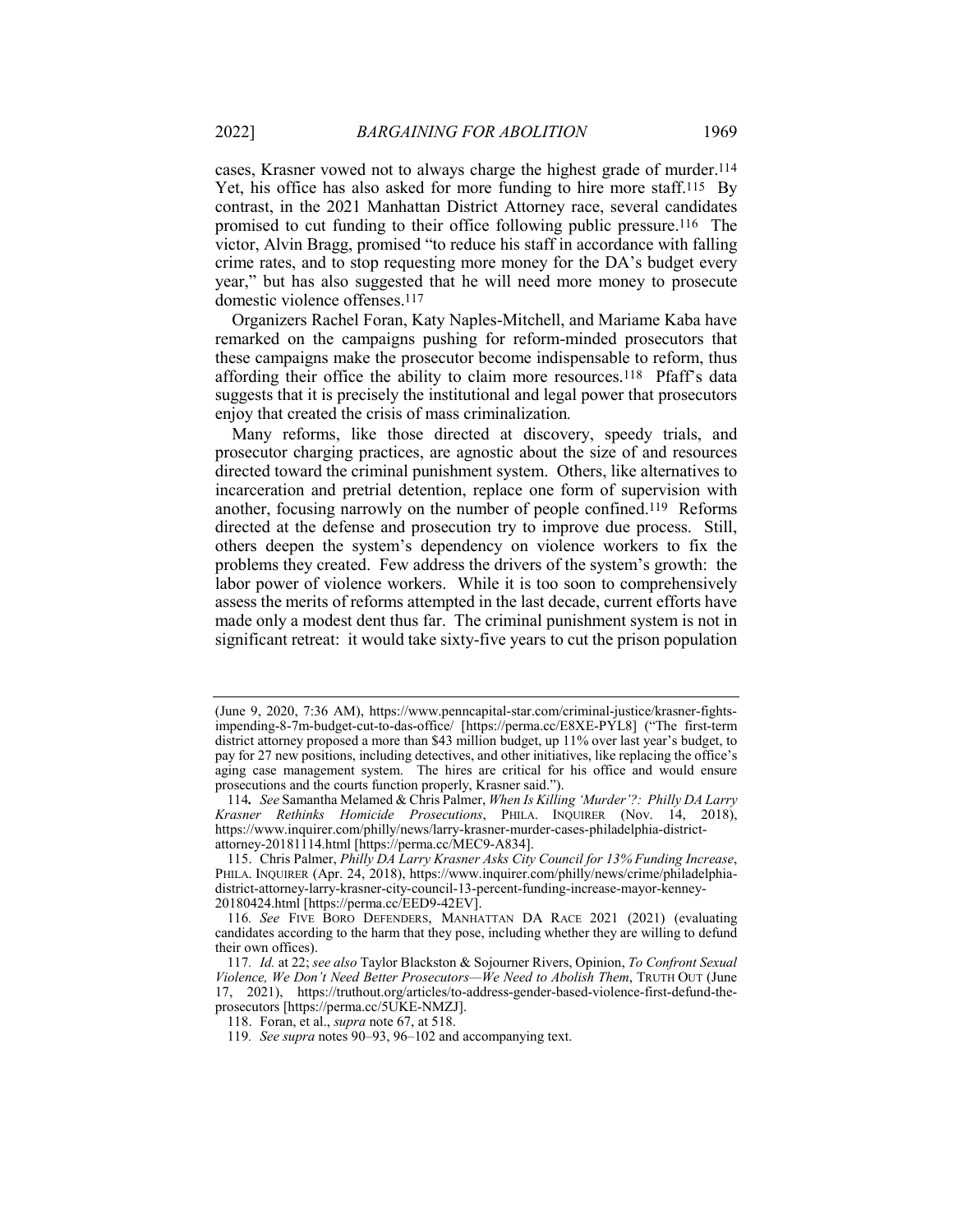in half.120 The number of people who are incarcerated,121 under probation supervision,<sup>122</sup> and charged<sup>123</sup> today still does not approximate levels in the 1980s. This is not to suggest that reaching pre-1980s numbers is desirable but rather to illustrate that any reductions in the number of people entangled in the criminal punishment system have been limited. The United States remains an outlier internationally.124 Given the sluggish pace of change, might it be time to consider a resource-explicit strategy?

121. I rely on the Prison Policy Initiative's spreadsheet compiling incarceration population information from state prisons, local jails, and federal prisons from between 1925 and 2020. *See* PRISON POL'Y INITIATIVE, STATE PRISONS, LOCAL JAILS AND FEDERAL PRISONS, INCARCERATION RATES AND COUNTS, 1925–2020, https://www.prisonpolicy.org/data/ [https://perma.cc/HM9N-EXVY] (spreadsheet linked under "National data"). In 1970, the rates of incarceration per 100,000 were eighty-five, ten, and seventy-nine for state prisons, federal prisons, and local jails, respectively. *Id.* In 1979, the rates of incarceration per 100,000 were 123 and ten for state prisons and federal prisons, respectively. *Id.* The Prison Policy Initiative does not have data for local jails for 1979. *Id.* In 2008, the rates of incarceration per 100,000 were 447, 60, and 258 for state prisons, federal prisons, and local jails, respectively. *Id.* In 2016, the rates of incarceration per 100,000 were 397, 53, and 229 for state prisons, federal prisons, and local jails, respectively. *Id.* In terms of absolute numbers, in 2016, the number of people incarcerated in state and federal jails and prisons amounted to 2,187,343, down from a peak in 2008 of 2,333,275. *Id.* In 1970, the number was 325,630, and in 1979, the number was 301,470. *Id.* Using the Federal Bureau of Investigation's Uniform Crime Reporting Program, in 2019, there were 10,085,207 arrests. *See 2019 Crime in the United States Table 29*, FED. BUREAU OF INVESTIGATION, https://ucr.fbi.gov/crime-in-theu.s/2019/crime-in-the-u.s.-2019/tables/table-29 [https://perma.cc/9K4R-H6YX] (last visited Mar. 4, 2022). In 2016, there were 10,662,252 arrests. *See 2016 Crime in the United States Table 18*, FED.BUREAU OF INVESTIGATION, https://ucr.fbi.gov/crime-in-the-u.s/2016/crime-inthe-u.s.-2016/tables/table-18 [https://perma.cc/8UJQ-RYNZ]. In 2008, there were 14,005,615 arrests. *See 2008 Crime in the United States Table 29*, FED. BUREAU OF INVESTIGATION, https://www2.fbi.gov/ucr/cius2008/data/table\_29.html [https://perma.cc/GP3D-YM2F] (last visited Mar. 4, 2022). In 1995, there were 15,119,800 arrests. *See* FED. BUREAU OF INVESTIGATION, 1995 CRIME IN THE UNITED STATES § IV, at 208 (1996).

122*. See* Peter Wagner, *Probation: The Leading Type of Correctional Control*, PRISON POL'Y INITIATIVE (2015), https://www.prisonpolicy.org/graphs/probation and correctional\_control.html [https://perma.cc/2UAW-2QP4].

123. To make this claim, I draw on a few data points. Since 2009, according to data compiled by the Conference of State Court Administrators and the National Center for State Courts, in 2018, there has been a 17 percent decrease in criminal caseloads (excluding traffic offenses and those charged in juvenile court) across the country, averaging about 2 percent per year. CT. STAT. PROJECT, STATE COURT CASELOAD DIGEST: 2018 DATA 6 (2020). In 2018, there were 17 million incoming cases. *Id.* at 7. In 2008, there were 21.3 million. CT. STAT. PROJECT, EXAMINING THE WORK OF STATE COURTS: AN ANALYSIS OF 2008 STATE COURT CASELOADS 25 (2009). In 1994, there were 14 million incoming cases. *See* BRIAN J. OSTROM & NEAL B. KAUDER, CT. STAT. PROJECT, EXAMINING THE WORK OF STATE COURTS, 1994: ANNUAL REPORT 7 (1996)*.* Pfaff cautions against using the dataset for comparisons before 1994 because of changes in data gathering. *See* Pfaff, *supra* note 64, at 1243. In 1979, there were 10.6 million criminal cases filed in trial courts. NAT'L CTR. FOR STATE CTS., STATE COURT CASELOAD STATISTICS: ANNUAL REPORT 1979, at vi (1984).

124. Emily Widra & Tiana Herring, *States of Incarceration: The Global Context 2021*, PRISON POL'Y INITIATIVE (Sept. 2021), https://www.prisonpolicy.org/global/2021.html [https://perma.cc/4SU9-ZXVQ].

<sup>120</sup>*. See* NAZGOL GHANDNOOSH, THE SENTENCING PROJECT, U.S. PRISON DECLINE: INSUFFICIENT TO UNDO MASS INCARCERATION (2020) ("At the pace of decarceration since 2009, averaging 1% annually, it will take 65 years—until 2085—to cut the U.S. prison population in half. Clearly, waiting over six decades to substantively alter a system that is out of step with the world and is racially biased is unacceptable.").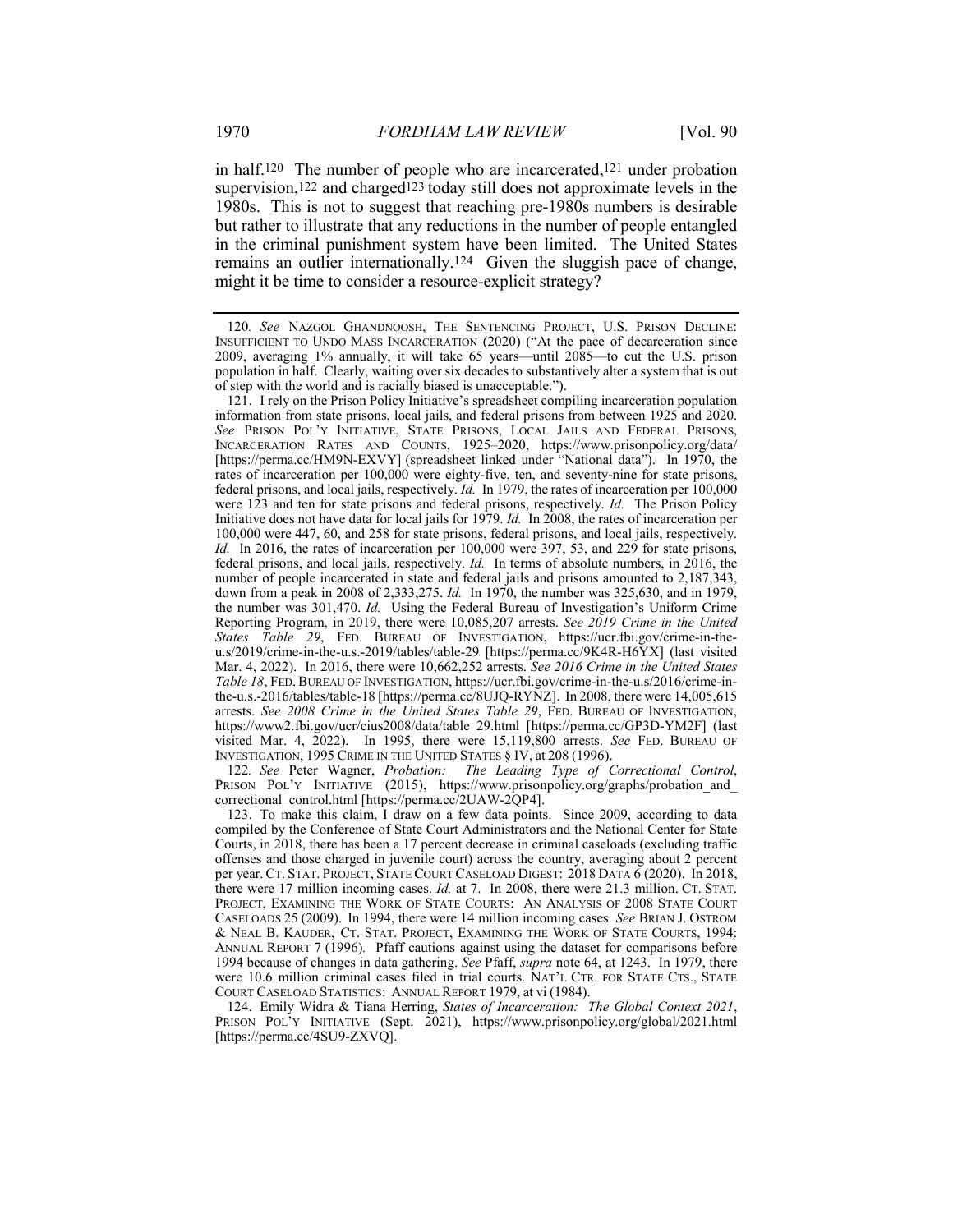#### *C. Defunding Violence Work: Seattle's Solidarity Budget*

Organizers in Seattle, Washington, pioneered a resource-explicit strategy and developed a budget proposal that demands funding cuts to the violence workers overseeing the city's misdemeanor prosecutions. The document, entitled *Seattle Solidarity Budget* ("Solidarity Budget"), describes its effort as a "collective call toward a city budget that centers the needs of the most marginalized and vulnerable Seattle residents, responds with funding that is commensurate with the crises we are facing, and prioritizes collective care<br>and liberation."<sup>125</sup> The Solidarity Budget not only demands the The Solidarity Budget not only demands the decriminalization of misdemeanor offenses126 but also calls for "defunding the misdemeanor punishment arm of the municipal court and the criminal division of the City Attorney's office by 50% by eliminating courtrooms and shrinking the number of cases prosecuted."<sup>127</sup> The proposal aims to shape legal practice by constraining legal institutions financially.128 The hope is then that these budgetary constraints force prosecutors to shift how they apply their discretion.<sup>129</sup> Reductions in the court budget cement those changes by limiting judicial resources to entertain misdemeanor cases. Unlike other proposals discussed in Part II.A, Seattle aims to pair legal changes with budgetary ones to compel permanent institutional change.130

The Seattle proposal aims to counteract the mixed results discussed above, where one form of penal control has replaced another. In Seattle, in the name of progressive reform, the municipal court and city attorneys prosecuting misdemeanor offenses have embraced therapeutic alternatives to incarceration.131 The Solidarity Budget, however, rejects this move as a false solution.

[C]ourt [sic] and prosecutors are not social service agencies, and should not be the gateway to housing and treatment. Just as responses to mental health crises belong in community hands . . . courts and prosecutors should not be funded to provide the basic support and programming people need. Right now, the criminal legal system, of which the Municipal Court and prosecutors are a part, excels at two things: incarcerating and achieving convictions. If we are moving away from arresting, incarcerating, and convicting the disproportionately poor and BIPOC communities cycling through Municipal Court, then continued investments in these systems no longer make sense.132

<sup>125.</sup> SEATTLE SOLIDARITY BUDGET, https://www.seattlesolidaritybudget.com/ [https://perma.cc/4N95-6RWF] (last visited Mar. 4, 2022).

<sup>126.</sup> Decriminalization can take a range of forms. In Seattle, for example, organizers call for the city attorney to exercise discretion to "eliminate all filings that currently result in referrals to Community Court. The kinds of cases currently ending up in Community Court are the most straightforward candidates for elimination from the criminal legal system." 2022 SOLIDARITY BUDGET, *supra* note 68, at 18.

<sup>127</sup>*. Id.* at 2.

<sup>128</sup>*. Id.*

<sup>129</sup>*. Id.* at 17–20.

<sup>130</sup>*. See generally id.*

<sup>131</sup>*. Id.* at 2.

<sup>132</sup>*. Id.* at 18.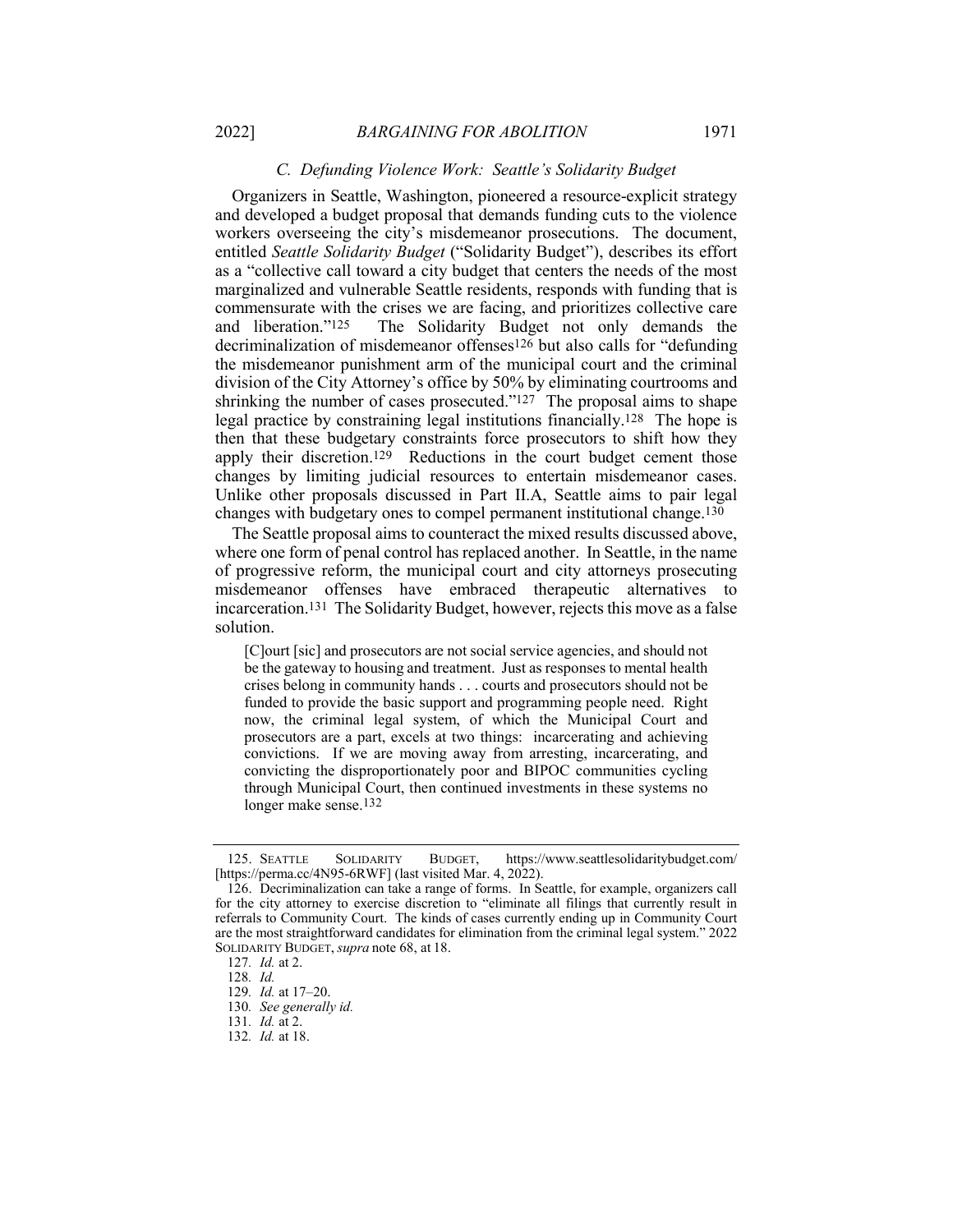Significantly, the Solidarity Budget recognizes the connection between labor power and the size, scope, and power of the criminal punishment system.133 It builds on a growing literature developed by abolitionist organizers that distinguishes between reform efforts that preserve the legitimacy and power of the criminal punishment system and those that create the conditions for its abolition.134 This literature adopts a materialist approach to assessing social change: the power of institutions lies in the resources it commands, the legal authority it enjoys, and its overall size.135

Rachel Foran, Mariame Kaba, and Katy Naples-Mitchell offer a sober assessment of abolitionist methods for engaging with prosecutors' offices. They explain: "As abolitionists, we see a future without prosecutors and prosecution. Simply put, that is our orientation to prosecutor organizing. We focus on structural and systemic changes that lessen the power, size, and scope of the prosecuting office, and on running campaigns that build the size and strength of abolitionist movements."136 To that end, they outline a set of principles and strategies for organizing: "(1) base-line tactics of base-building, mutual aid, and narrative shift; (2) strategies focused on the prosecuting office; and (3) strategies focused on shrinking structural power."137 In the second category, the authors identify demands to reduce the budgets, staff, and scope of power of prosecuting offices.138 In a forthcoming piece, Matthew Clair and Amanda Woog echo this analysis by arguing for criminal courts' abolition.139 Because of its endemic deference to law enforcement, the coercive social control it imposes, and the forms of predation it inflicts on those who are criminalized, they argue that the courts are beyond redemption.140 In turn, Clair and Woog endorse reforms to defund the criminal court without going into the mechanics.141 Foran and her coauthors underscore the manifold forms that abolitionist interventions can take, but they avoid prescribing a particular roadmap.142 I try to take up that challenge: in Part III, I build on these authors' insights about the material

<sup>133</sup>*. See generally id.*

 $What Is Abolition?, CRITICAL RESULTS,$ http://criticalresistance.org/about/not-so-common-language [https://perma.cc/9B56-9VMA] (last visited Mar. 4, 2022) ("[Prison Industrial Complex] abolition is a political vision with the goal of eliminating imprisonment, policing, and surveillance and creating last alternatives to punishment and imprisonment.").

<sup>135</sup>*. See* Marbre Stahly-Butts & Amna A. Akbar, Transformative Reforms of the Movement for Black Lives 4–5 (unpublished manuscript) [https://perma.cc/6A24-H87Y].

<sup>136.</sup> Foran et al., *supra* note 67, at 518. These principles are distilled in a separate document as well. *See* CMTY. JUST. EXCH., ABOLITIONIST PRINCIPLES & CAMPAIGN STRATEGIES FOR PROSECUTOR ORGANIZING (2020), https://www.communityjusticeexchange.org/en/abolitionist-principles [https://perma.cc/ R5WC-A23V].

<sup>137.</sup> Foran et al., *supra* note 67, at 520.

<sup>138</sup>*. See id.*

<sup>139</sup>*. See generally* Clair & Woog, *supra* note 49.

<sup>140</sup>*. See generally id.*

<sup>141</sup>*. See generally id*.

<sup>142.</sup> Foran et al., *supra* note 67, at 520–33.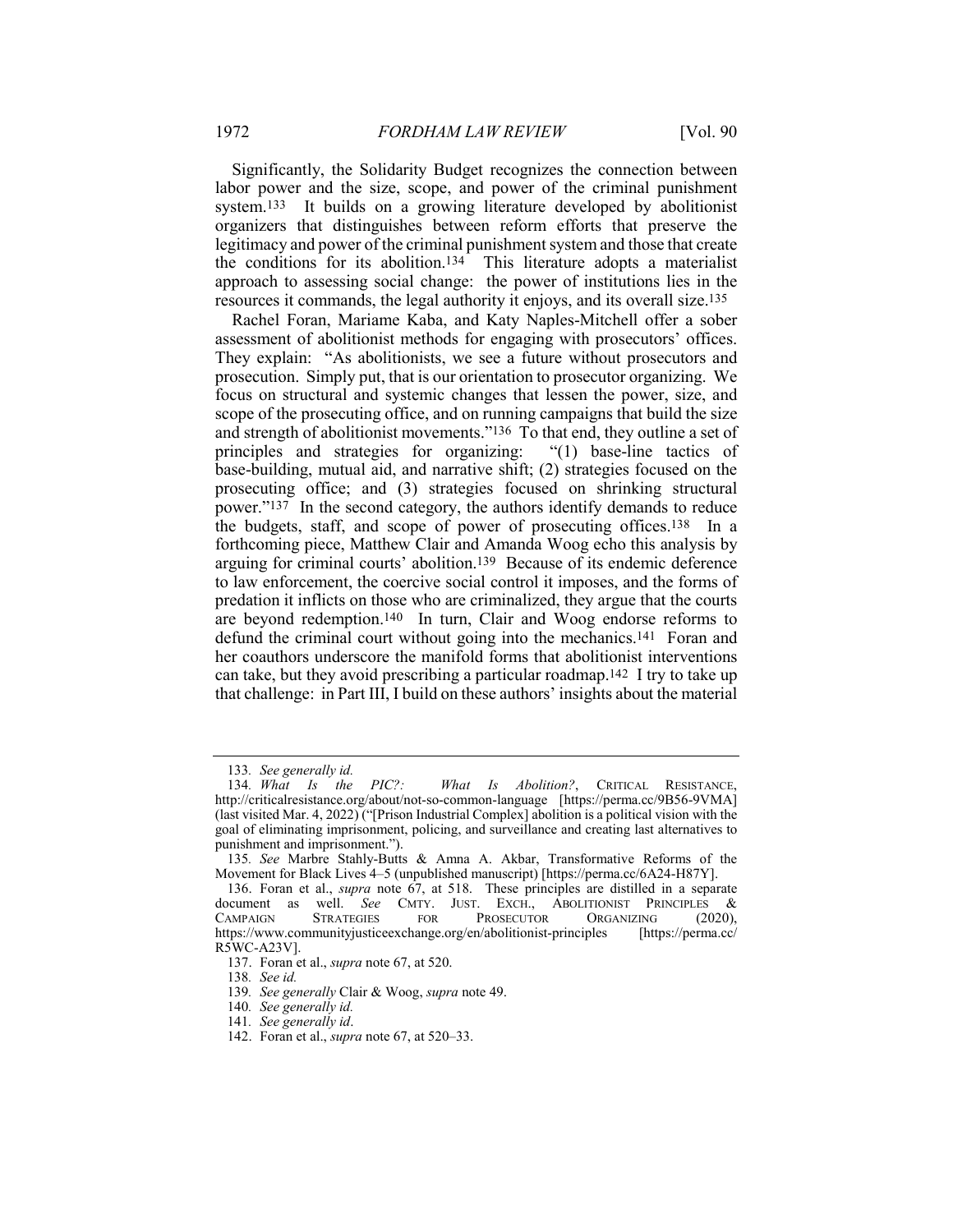sources of power in criminal court to tease out a thought experiment about a possible campaign.

#### III. LABOR AS A SOURCE OF (TRANSFORMATIVE) POWER

So far, I have discussed labor as a source of value and as an input. But a materialist approach offers more than descriptive clarity; it also has prescriptive implications. If people make their realities, they also make their own futures, albeit not under conditions of their own choosing. For Marx, "[t]he coincidence of the changing of circumstances and of human activity can be conceived and rationally understood only as *revolutionising practice*."<sup>143</sup> In other words, social transformation becomes possible with coordinated human activity that strategically intervenes in the social order.

For Marx, workplace exploitation was the defining characteristic of European industrial capitalism in the mid-nineteenth century.144 Thus, factory workers, by virtue of their experience of exploitation at the heart of the social order, held the power for political economic transformation.145 Although reality fell short of Marx's prognostications, labor economists and historians demonstrate the decisive role that organized labor played in Western industrial states, in mitigating class inequality, and in enhancing democracy for the working class.146 In the United States, labor unions sought to accomplish these goals broadly in two ways: enlisting the government to regulate private employers and compelling the redistribution of privatized wealth for social wages.<sup>147</sup> They accomplished these gains by leveraging their power to strike.148

Translating this organizing model to criminal court, however, is not self-evident. Criminal court, like the factory, reproduces the stratification endemic to twenty-first century neoliberalism.149 It is thus also a site for class struggle. But, unlike the factory, it is not a workplace for everyone involved. The oppression that defendants experience does not occur through their employment but rather through the compulsory process. Furthermore, defendants' leverage to disrupt criminal court to extract concessions is

<sup>143.</sup> Marx, *supra* note 4, at 29.

<sup>144</sup>*. See generally* KARL MARX & FRIEDRICH ENGELS, THE COMMUNIST MANIFESTO (Samuel Moore trans., Penguin Classics 2002) (1848).

<sup>145</sup>*. See generally* KARL MARX & FRIEDRICH ENGELS, *Bourgeois and Proletarians*, *in* THE COMMUNIST MANIFESTO 219 (Samuel Moore trans., Penguin Classics 2002) (1848).

<sup>146</sup>*. See* Dierk Herzer, *Unions and Income Inequality: A Panel Cointegration and Causality Analysis for the United States*, 30 ECON. DEV. Q. 267 (2016); Henry S. Farber et al., *Unions and Inequality over the Twentieth Century: New Evidence from Survey Data*, 136 Q.J. ECON. 1325 (2021).

<sup>147</sup>*. See* Kate Andrias, *The New Labor Law*, 126 YALE L.J. 2, 76–77 (2016).

<sup>148</sup>*. See generally* JOE BURNS, REVIVING THE STRIKE: HOW WORKING PEOPLE CAN REGAIN POWER AND TRANSFORM AMERICA (2011).

<sup>149</sup>*. See* GILMORE, *supra* note 53, at 77; Bernadette Rabuy & Daniel Kopf, *Prisons of Poverty: Uncovering the Pre-incarceration Incomes of the Imprisoned*, PRISON POL'Y INITIATIVE (July 9, 2015), https://www.prisonpolicy.org/reports/income.html https://www.prisonpolicy.org/reports/income.html [https://perma.cc/TN5D-6554]; Leah Sakala, *Breaking Down Mass Incarceration in the 2010 Census: State-by-State Incarceration Rates by Race/Ethnicity*, PRISON POL'Y INITIATIVE (May 28, 2014), https://www.prisonpolicy.org/reports/rates.html [https://perma.cc/N98B-NTHA].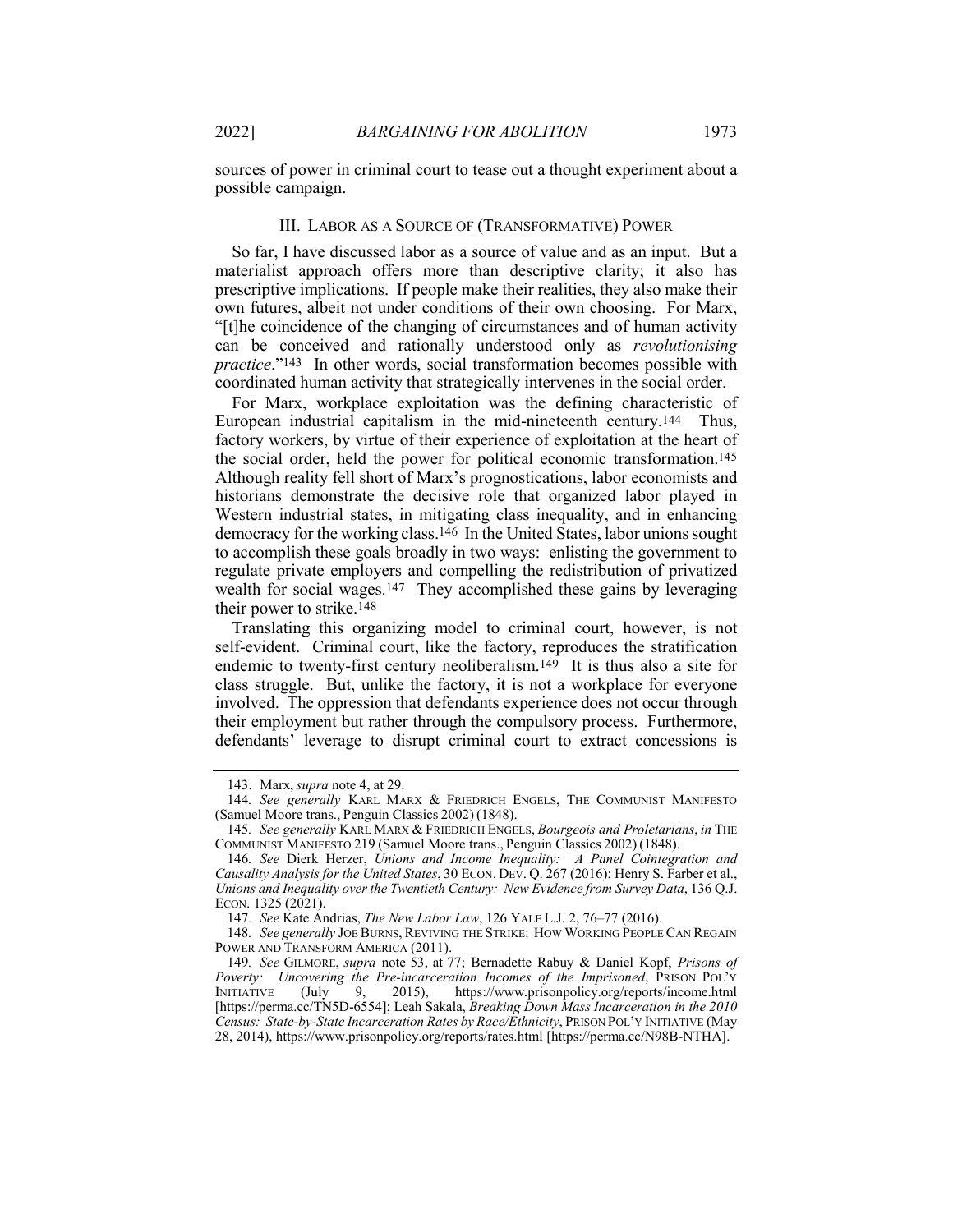constrained. The risks they incur for disruptive collective action are years in prison, not only lost wages.

When journalists and organizers have focused on labor power in the criminal punishment system, police unions have attracted their attention.150 But this focus overstates the role of police unions, at least in criminal court. There, prosecutors reign supreme.151 Furthermore, as Professor Benjamin Levin argues, this recent wave of scrutiny directed at police unions misses the mark.152 It tends to confuse the problem of policing with a problem with labor protections.153 Hoping to restrict the political power of police forces by shrinking their collective bargaining rights could inadvertently weaken labor protections for all.154

Given these pitfalls and constraints, public defenders' unions may offer a convenient, receptive vehicle for change to criminal court.155 Because their working conditions are contingent on prosecutors' resources, public defenders' unions are uniquely positioned to bargain for reductions to prosecutors' budgets. They hold the power to strike and to bring criminal court to a halt. Their proximity to the person accused gives them insight into the crisis of criminal court. Prosecutors shape both their labor conditions and the intensity of their clients' oppression. While I provide the context and contours for such an action, because of space constraints, I do not address all aspects of its implementation nor the likely impediments.

This proposal draws on two trends present in the labor movement in the last decade. First, in the past few years, publicly employed public defenders

<sup>150</sup>*. See, e.g.*, Adam Serwer, *The Authoritarian Instincts of Police Unions*, ATLANTIC (June 22, 2021, 11:43 PM), https://www.theatlantic.com/magazine/archive/2021/07/bust-thepolice-unions/619006/ [https://perma.cc/DZY8-DK9D]; POLICE UNION PLAYBOOK, https://policeunionplaybook.org/ [https://perma.cc/T86T-EP7W] (last visited Mar. 4, 2022) ("Police unions—organizations that represent police officers—are one of the most powerful forces standing in the way of efforts to hold police accountable for violence and misconduct and to transform the criminal justice system. . . . This site exposes their playbook.").

<sup>151</sup>*. See supra* notes 19–21 and accompanying text.

<sup>152</sup>*. See* Benjamin Levin, *What's Wrong with Police Unions?*, 120 COLUM. L. REV. 1333, 1337 (2020).

<sup>153</sup>*. See id.*

<sup>154</sup>*. See id.*

<sup>155.</sup> According to the U.S. Bureau of Labor Statistics, a little over 10 percent of the workforce is unionized. *See* Economic News Release, U.S. Bureau of Labor Statistics, Union Members Summary (Jan. 20, 2022), https://www.bls.gov/news.release/union2.nr0.htm [https://perma.cc/U9GS-DT9K]. The union membership rate for public-sector workers is 33.9 percent, which is more than five times higher than the rate of private-sector workers, at 6.1 percent. *See id*. At this point, I have not been able to find data on the total number of public defenders or the number of those who are public employees. Many public defenders are employed by not-for-profits that receive government funding to deliver constitutionally required representation. *See, e.g.,* THE BRONX DEFENDERS, https://www.bronxdefenders.org/ [https://perma.cc/FVY6-FG7A] (last visited Mar. 4, 2022). A 2007 Bureau of Justice Statistics survey of 957 public defender offices in forty-nine states and the District of Columbia found that these agencies employed more than 15,000 full-time equivalent litigating attorneys. *See* LYNN LANGTON & DONALD J. FAROLE, JR., PUBLIC DEFENDER OFFICES, 2007 STATISTICAL TABLES BUREAU OF JUSTICE STATISTICS (2010).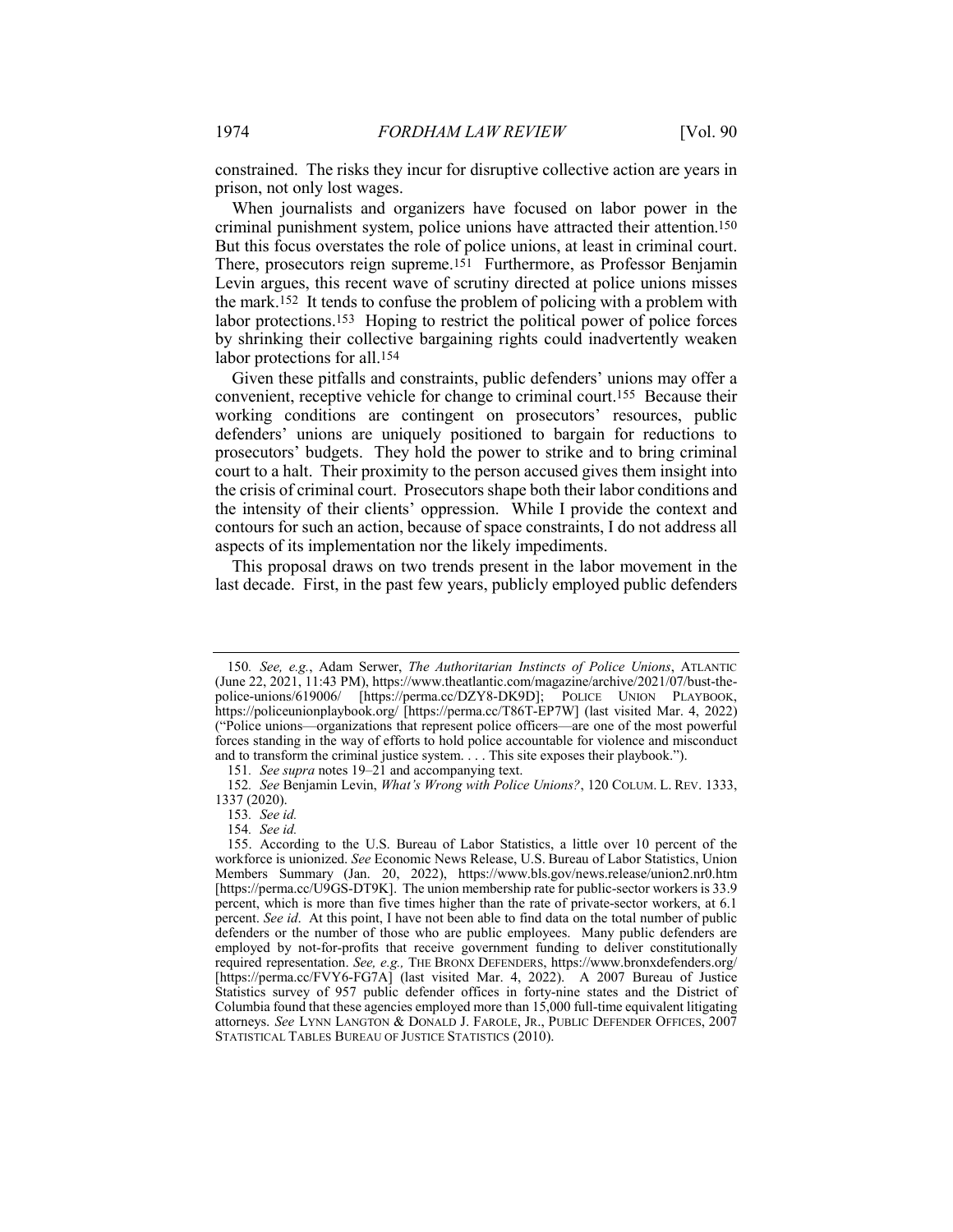have formed unions,<sup>156</sup> and a few have shown an inclination to social movement unionism, a model of labor organizing in which members of the unions push for changes that reflect their position not only as workers but also as members of a community.157 In particular, these unions have signaled their alignment with movements for prison abolition, including the Black Lives Matter movement.158 Second, in Chicago, New York City, and Los Angeles, teachers' unions have pioneered a model of collective bargaining known as "Bargaining for the Common Good" (BCG). I describe the efforts of the teachers' union in Los Angeles and the way they have leveraged their labor power as a means of pushing back against school privatization, policing, and austerity. I suggest that public defenders could learn to do the same, in order to meaningfully shrink the imprint of the carceral state. It has been said that public defenders are not able to address the root causes of criminalization through their representation.159 But many public defender organizations yearn to do so.160 Budget battles—the typical site for defund strategy—are not generally in lawyers' wheelhouse. Lawyers may still have a role to play, however—not as legal experts but as legal workers. Bargaining for the common good strategy offers that outlet in a potentially transformative way by targeting the source of criminalization. While

157*. See* Sam Gindin, *Beyond Social Movement Unionism*, JACOBIN (Aug. 17, 2016), https://www.jacobinmag.com/2016/08/beyond-social-movement-unionism [https://perma.cc/CL8Y-B8DW].

<sup>156.</sup> Larry Dorman, *State Public Defenders Got Their Union. Now They Have a Contract*, COUNCIL 4, AM. FED'N OF STATE, CMTY. & MUN. EMPS. (Mar. 18, 2019), https://www.council4.org/news-8/state-public-defenders-got-their-union-now-they-havecontract [https://perma.cc/PP4N-VCG4] ("Local 381 President Elisa Villa, who serves as a Supervisory Assistant Public Defender, said 'Our salary, benefits and working conditions needed to be improved so we could continue to effectively represent our clients. That's why we unionized in the first place.'"); Alex Rose, *County Files Exception to State Labor Ruling*, DEL. CNTY. DAILY TIMES (Sept. 16, 2021, 10:15 PM), https://www.delcotimes.com/ 2021/09/16/county-files-exceptions-to-state-labor-ruling [https://perma.cc/QH3W-FFB8]; Carter Walker, *Lancaster County Public Defenders Show Support for Black Lives Matter Movement*, LANCASTER ONLINE (June 9, 2020), https://lancasteronline.com/news/local/ lancaster-county-public-defenders-show-support-for-black-lives-matter-movement/ article\_40e70006-a9d2-11ea-b8ea-33b2c5614550.html [https://perma.cc/QG92-3742]; *Why* 

*We Formed MDU*, MD. DEFENDERS' UNION, https://www.afscmemd.org/maryland-defendersunion/learn-more-about-mdu [https://perma.cc/T88L-RVKC] (last visited Mar. 4, 2022) (describing their decision to form in 2020).

<sup>158</sup>*. See, e.g.,* Walker, *supra* note 156 ("About a dozen attorneys with the Lancaster County Public Defender's Office, including Chief Public Defender Chris Tallarico, protested in solidarity with the movement . . . . The attorneys held signs that read 'Black Lives Matter to public defenders' and chanted 'no justice, no peace['] . . . ."); Los Angeles County Public Union—Local 148, FACEBOOK (Apr. 21, https://www.facebook.com/LApubdefunion/posts/550287156360301 [https://perma.cc/AP7J-X9AM] ("Policing, as we know it, is racist and cannot be reformed. We will not be satisfied until we abolish the systems that continue to terrorize communities  $\&$ kill Black people."); *Why We Formed MDU*, *supra* note 156 ("In the summer of 2020, in the midst of the pandemic, we came together to form the Maryland Defenders Union (MDU), a union of attorneys, social workers, and support staff at OPD. . . . We were also disappointed

that OPD had not moved more quickly in support of the Black Lives Matter movement. OPD's town hall meetings had unintentionally been a wake-up call . . . .").

<sup>159</sup>*. See generally* Butler, *supra* note 38; Natapoff, *supra* note 107.

<sup>160</sup>*. See supra* note 158.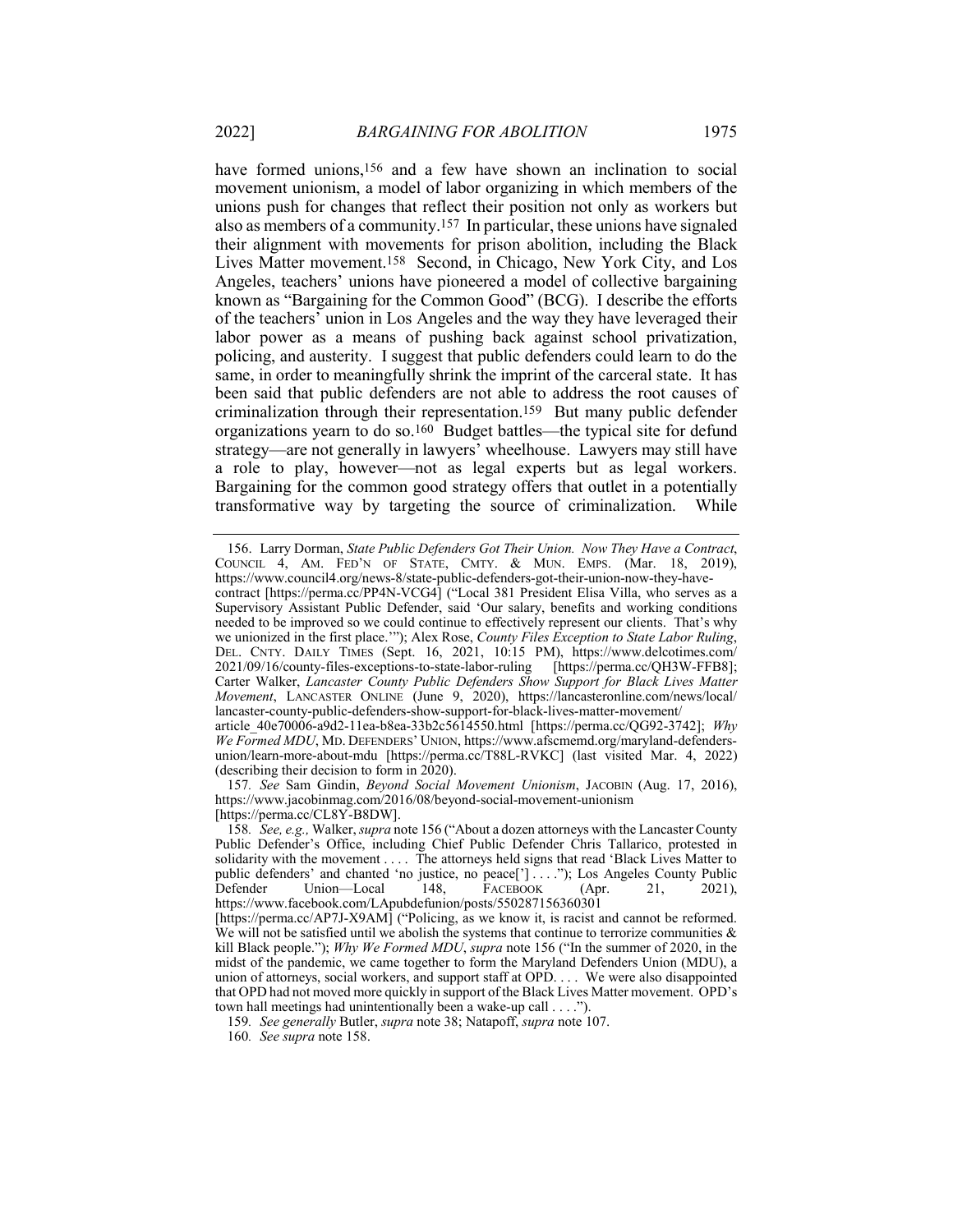teachers and public defenders occupy different positions in relation to the people they serve, there are lessons to draw from teachers' organizing that could strengthen public defenders' organizing.

# *A. United Teachers Los Angeles and Bargaining for the Common Good*

In the past decade, teachers' unions have gone on strike with broad public support, sometimes bargaining not just for themselves but for their entire communities.161 Through their organizing, teachers have not only shown how their working conditions implicate struggles that affect students, teachers, and entire communities, but they have also used their collective bargaining as a tool to incorporate demands that extend beyond the workplace. Their mobilizations accomplished two feats: (1) showing that what happens in the classroom has implications for the wider public and (2) connecting struggles outside the school to dynamics in the classroom.162 In reframing collective bargaining agreements as beneficial not just for workers but for society more broadly, BCG invites the public to care about union power. Critically, the strategy requires unions to partner closely with community groups.163 In a publication I coauthored, *Direct Action for Prison Abolition*, I described the import of the United Teachers Los Angeles (UTLA) strike in 2019 and the way UTLA executed the BCG strategy:

[R]ecently, the Los Angeles Unified School District teachers and their union, United Teachers Los Angeles (UTLA) led a historic strike that ended in January 2019. Their focus was not just to get better wages, but to improve the quality of public education for their students, parents and their neighborhoods. As one commentator described, UTLA members "were swimming against the tide as unions narrowed their focus and tried to stay alive by avoiding risks. The teachers instead wanted their union to aim higher, to build power in the workplace and the larger community."<sup>164</sup>

163*. See id.*

<sup>161.</sup> The wave of strikes and mobilizations began with the teachers' strike in Chicago in 2012. *Direct Action for Prison Abolition*, CMTY. JUST. EXCH. (2020), https://directactionzine.communityjusticeexchange.org/actions/labor-strikes/bus-drivers/busdrivers.html [https://perma.cc/8Z6M-PKCY]. The Chicago Teachers Union pioneered the bargaining for the common good strategy. *Id.* Since then, there has been a surge in walkouts, sickouts, and wildcat strikes in Arizona, Kentucky, Oklahoma, and West Virginia, particularly in the spring of 2018. *See* Josh Eidelson, *Could Wildcat Teachers' Strikes Spread to Other States?*, BLOOMBERG: QUINT (Mar. 6, 2018, 4:56 AM), https://www.bloombergquint.com/ onweb/could-west-virginia-s-wildcat-teachers-strike-spread [https://perma.cc/34EJ-35YV] ("'The end goal is funding for public education and our core services, and if it takes us closing down schools to do that, then we are prepared and willing to do so,' said Alicia Priest, president of the Oklahoma Education Association."); Josh Eidelson, *Teacher Strikes Are Spreading Across America with No End in Sight*, BLOOMBERG (Apr. 2, 2018, 2:58 PM), https://www.bloomberg.com/news/articles/2018-04-02/teacher-strikes-are-spreading-acrossamerica [https://perma.cc/W59Y-CEBL].

<sup>162</sup>*. See* Diane Reddy, *Labor Bargaining and the "Common Good*,*"* LPE PROJECT (July 29, 2021), https://lpeproject.org/blog/labor-bargaining-and-the-common-good/ [https://perma.cc/AZ4X-UGAU].

<sup>164</sup>*. Direct Action for Prison Abolition*, *supra* note 161 (citing Barbara Madeloni, *L.A. Teachers Win Big and Beat Back Privatizers*, LABOR NOTES (Jan. 24, 2019),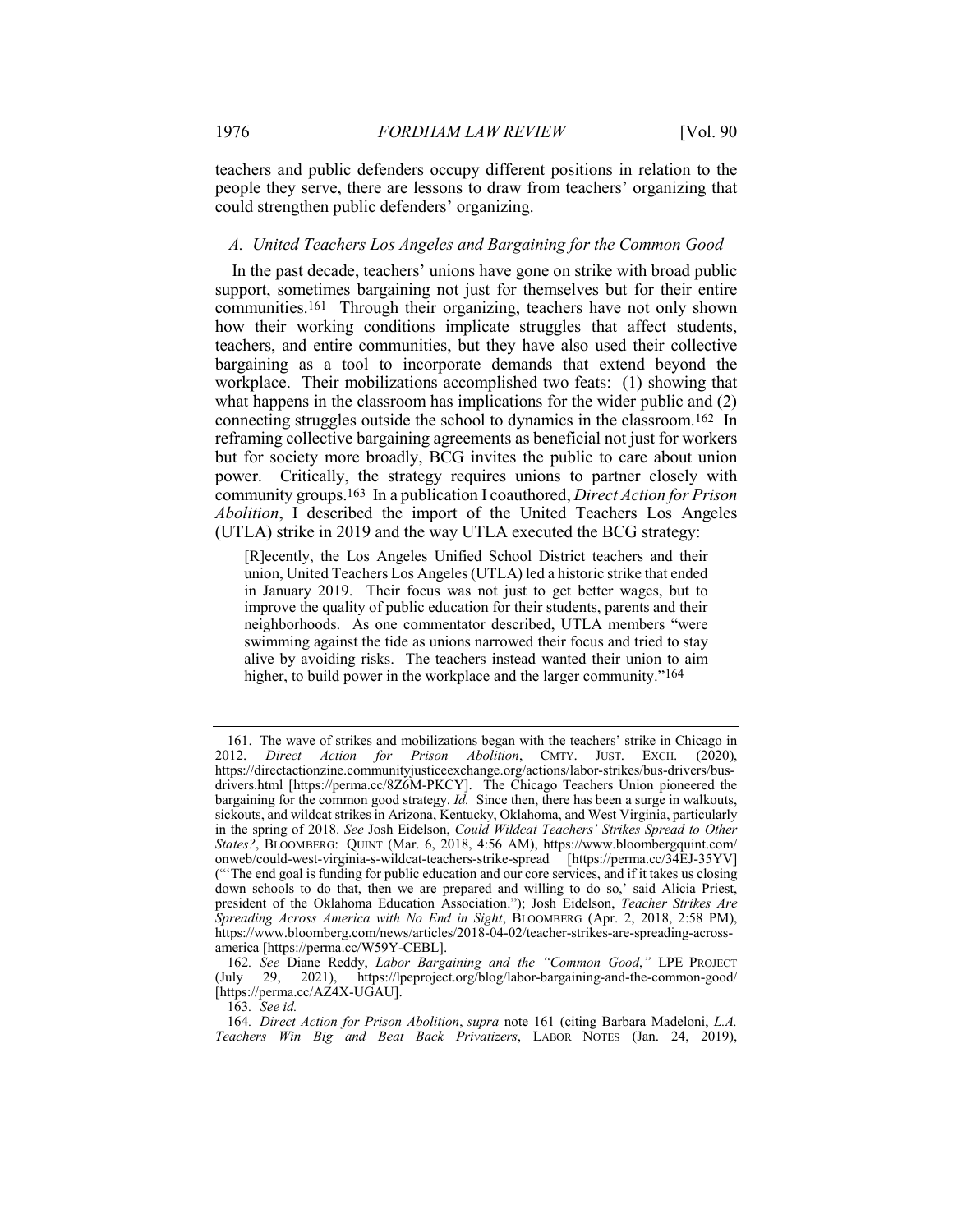Educators came together with parents, students, school staff, and community organizations to develop a shared vision for what needed to change.165 The teachers did not simply build a short-term coalition in anticipation of a strike but rather aimed for deep alignment that could sustain long-term mobilization.166 UTLA tried to build deep and authentic relationships with parents and communities.167 For example, parents themselves worked as organizers for the teacher's union.168 Meanwhile, many teachers in the union identified with their students' parents over their shared Latinx heritage and identity.169 As one teacher-member explained, "I see myself in my students in both the literal and metaphorical sense."170

As UTLA prepared for negotiations, they crafted their demands in partnership with the community.171 As a result, when UTLA went on strike, a much larger community—parents, students, neighborhood members, and community-based organizations—mobilized to lend support to the picket line.<sup>172</sup> With this support, built on long-term, deep organizing, the union leadership had the mandate to strike a hard bargain.173

The UTLA's demands extended beyond a narrow conception of working conditions and addressed their students' and their students' families' social conditions. Besides traditional demands such as classroom size, the teachers extracted other concessions, including the creation of an immigrant defense fund for their students' families (many of whom are undocumented and at risk for removal) and the creation of more green spaces in their neighborhoods.174 They successfully pressured the mayor of Los Angeles to endorse a statewide initiative to challenge a regressive cap on property taxes enshrined in California's constitution.175 In the past ten years, labor strikes from teachers' unions, UTLA included, have shown how workplace grievances can connect to wider struggles for community reinvestment.

https://www.labornotes.org/2019/01/la-teachers-win-big-and-beat-back-privatizers [https://perma.cc/P7GG-ZBN6]).

<sup>165.</sup> Interview by Zohra Ahmed with Samir Sonti (July 1, 2020).

<sup>166</sup>*. See id.*

<sup>167</sup>*. See id.*

<sup>168</sup>*. See id.*

<sup>169</sup>*. Direct Action for Prison Abolition*, *supra* note 161.

<sup>170.</sup> Alia Wong, *The Unique Racial Dynamics of the L.A. Teachers' Strike*, ATLANTIC (Jan.

<sup>14, 2019),</sup> https://www.theatlantic.com/education/archive/2019/01/why-los-angeles-teachersare-striking/580360/ [https://perma.cc/G89Y-AENX].

<sup>171</sup>*. See id.*

<sup>172</sup>*. See id.*

<sup>173</sup>*. See id.*

<sup>174</sup>*. See* UNITED TCHRS. L.A., SUMMARY OF TENTATIVE AGREEMENT/UTLA AND LAUSD (2019).

<sup>175</sup>*. See* Steve Gorman, *After Strike, Los Angeles Teachers Aim at California Tax Reform*, REUTERS (Jan. 24, 2019, 7:32 PM), https://www.reuters.com/article/us-usa-educationcalifornia-taxes-idUSKCN1PJ01U [https://perma.cc/W4MH-CEAJ] (discussing Proposition 13, a 1978 ballot initiative in California that capped real estate levies and resulted in a steep decline in public spending per pupil in California and stating that repealing Proposition 13 could generate \$10 billion a year or more in new revenue and allow the state to afford to spend nearly \$2,000 a year per student statewide, which covers nearly half of the current expenditure gap for K–12 public schools).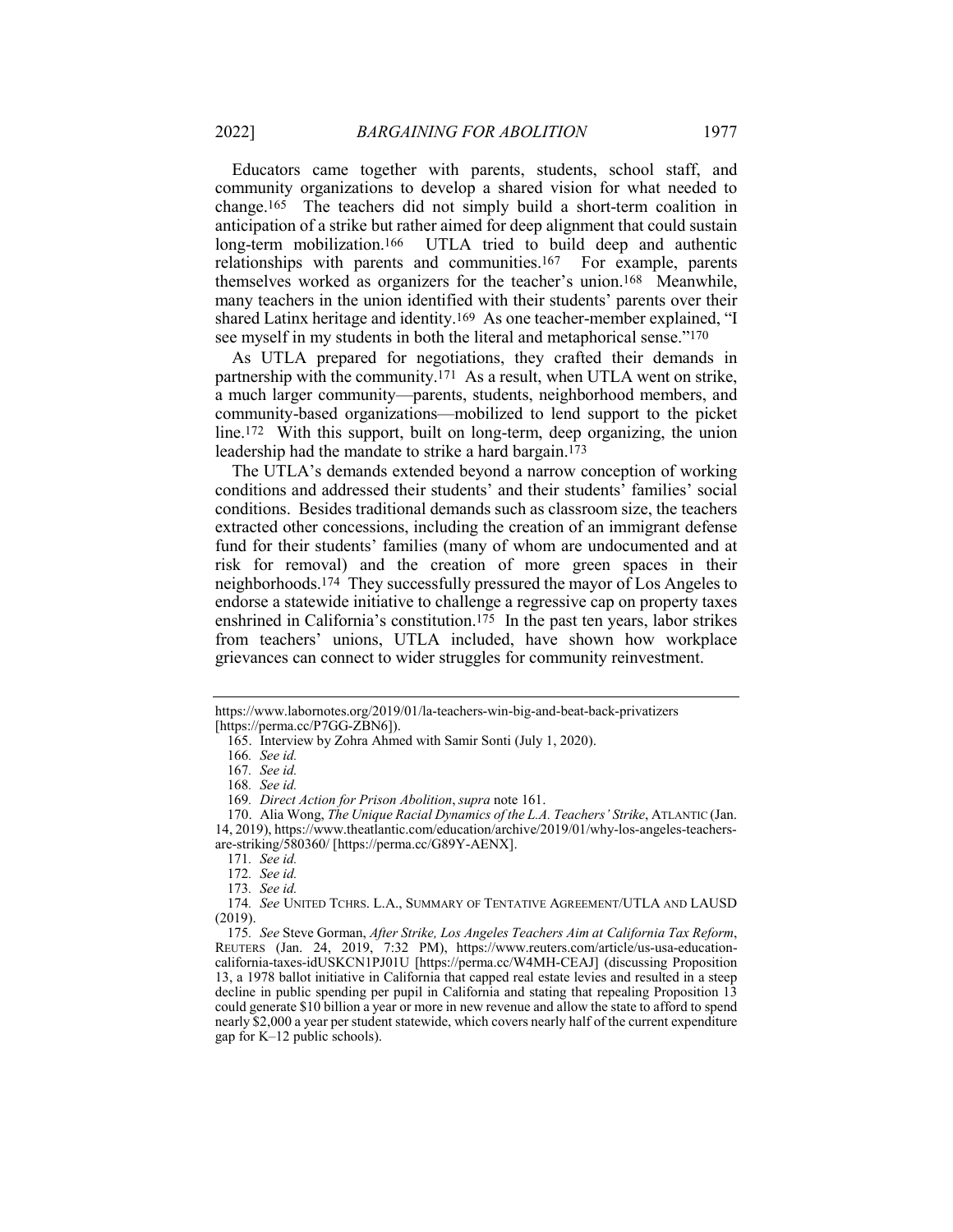It took over five years of deliberate planning to build this coalition.176 Samir Sonti worked for UNITE HERE!, one of the unions supporting UTLA efforts.177 He explains that, as early as 2014, UTLA hired a full-time parent organizer.178 Community members formed the coalition Reclaim Our Schools Los Angeles to articulate their demands for educational reform.179 Among other things, these groups coauthored a shared vision to resist school privatization, and through training and political education, they disseminated this vision in their communities.180 As Sonti describes, "The groundswell of popular support for the strike grew out of that organizing."181 Other observes remarked that, by linking classroom conditions to redistribution, the teachers and their supporters "pave[d] the way for a broader debate in Sacramento over taxes and education."182 Most relevant to this Essay, UTLA demanded an "end to the discriminatory security wanding of students, which made students of color feel criminalized."183 More recently, UTLA has advocated for removing ICE from schools and for the complete elimination of the Los Angeles School Police Department, the agency responsible for policing public schools.184

# *B. Bargaining for Abolition*

The UTLA strike and BCG strategy demonstrate the potential power that public employees can wield to secure far-reaching changes to government policy. Public defenders who are public employees could emulate this work. They could bargain collectively and demand reductions in spending on prosecution. Doing so would not only reduce public defenders' caseloads but also reduce criminalization in the communities they serve.

Conceiving public defenders as part of organized labor reveals new sources of leverage—they hold the power to strike and, thus, threaten the daily operation of criminal court. A BCG strategy explicitly builds that

<sup>176.</sup> Interview by Zohra Ahmed with Samir Sonti (July 1, 2020).

<sup>177</sup>*. Id.*

<sup>178</sup>*. Id.*

<sup>179</sup>*. Id.*

<sup>180</sup>*. Id.*

<sup>181.</sup> Samir Sonti, *LA Teachers Show the Way Forward*, JACOBIN (Feb. 4. 2019), https://www.jacobinmag.com/2019/02/los-angeles-teachers-strike-labor-movement [https://perma.cc/Q3SB-K2FF].

<sup>182</sup>*. See* Gorman, *supra* note 175.

<sup>183.</sup> Eric Blanc, "*This Is a Struggle to Save Public Education": An Interview with Arlene Inouye*, JACOBIN (Sept. 19, 2018), https://jacobinmag.com/2018/09/los-angeles-teachersstrike-education-reform/ [https://perma.cc/PE9Y-DLRK].

<sup>184</sup>*. See* Meagan Day, *Teachers' Unions Are Demanding Police-Free Schools*, JACOBIN (June 16, 2020), https://www.jacobinmag.com/2020/06/teachers-unions-police-schoolsmovement-protests [https://perma.cc/78HJ-4AUN]; *Imagine Police-Free Schools with the Supports Students Deserve*, UTLA (June 11, 2020), https://www.utla.net/news/imaginepolice-free-schools-supports-students-deserve [https://perma.cc/WX8Q-BMY6]. University workers in Illinois have advanced similar demands in their unions, calling their approach "abolitionist unionism." CHELSEA BIRCHMIER ET AL., TOWARD ABOLITIONIST UNIONISM: RESISTING PANDEMICS, POLICE, AND ACADEMIC AUSTERITY AT THE UNIVERSITY OF ILLINOIS AT URBANA-CHAMPAIGN 11–12 (2021).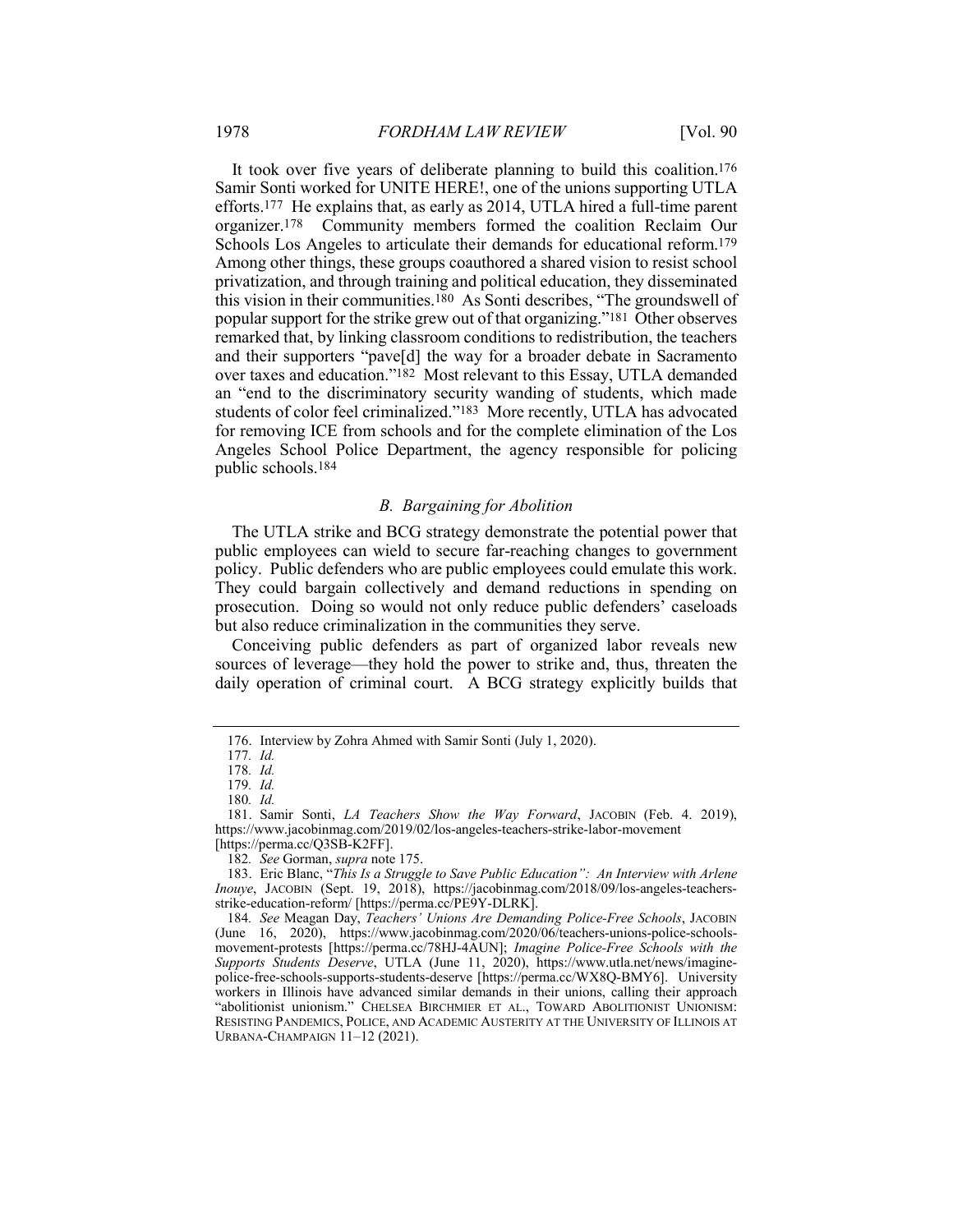leverage by activating workers' awareness of their own power and by cultivating public support for public defenders' workplace grievances. Defunding prosecution and policing are demands that may bring together those at risk for criminalization and those who are tasked with its mitigation. Less funding for police and prosecutors likely means fewer cases for public defenders, better working conditions, and better representation.185 Indeed, crushing caseloads are one of the defining features of public defender workplace experience.<sup>186</sup> Typically, the solution is to request more funding to hire more staff to reduce the case count and deliver zealous representation.187 But fewer cases per lawyer would also alleviate the strains on public defender offices.

Yet, building broad support to demand defunding will require deep political education and the development of an abolitionist analysis of criminal court within public defender offices. That is, public defenders will have to agree that pursuing fewer criminal cases is a desirable outcome. Public defenders' unions can be formed for a range of different reasons, but mainly to raise wages and to achieve parity with their adversaries.188 To make demands to defund will require public defender agencies to emulate the preparations made by UTLA. First, the union must be oriented to such demands and see its strategic benefits. The shift to social movement unionism was deliberate within the teachers' unions as a way to restore their power and legitimacy in the face of growing attacks on teachers' unions, which were seen as the impediment to educational reform.<sup>189</sup> The UTLA's organizing strategy disrupted that portrayal, clarifying the struggle shared by teachers, students, and parents against forces seeking to privatize public education and cut its funding.

One advantage that the UTLA teachers enjoyed in making that shift is that some teachers belonged to the same communities as their students, facilitating trust and the recognition of their interrelated needs.190 Public defenders in particular settings may be able to build authentic linkages with the communities they serve as the "organic intellectuals."191 Organizations like the Black Public Defender Association, for example, could help support Black public defenders partial to this strategy, and, in turn, build authentic

<sup>185</sup>*. See* LYNN LANGTON ET AL., BUREAU OF JUST. STAT., STATE PUBLIC DEFENDER PROGRAMS 2007 (2010) (finding that the largest share of cases handled by public defender programs were misdemeanor and ordinance violations). Low-level offenses are those in which prosecutors exercise maximal discretion.

<sup>186</sup>*. See e.g.*, DONALD J. FAROLE, JR., BUREAU OF JUST. STAT., A NATIONAL ASSESSMENT OF PUBLIC DEFENDER OFFICE CASELOADS (2010) (finding that approximately "1 in 4 county-based public defender offices had a sufficient number of attorneys to meet caseload standards").

<sup>187</sup>*. See* FURST, *supra* note 105.

<sup>188</sup>*. See Louisville Metro Public Defenders Vote to Unionize Due to "Untenable Working Conditions*," WLKY (Jan. 24, 2022), https://www.wlky.com/article/louisville-metro-publicdefenders-unionize/38872913 [https://perma.cc/R7UE-2UH6].

<sup>189</sup>*. See* Reddy, *supra* note 162.

<sup>190</sup>*. See* Madeloni, *supra* note 164.

<sup>191.</sup> ANTONIO GRAMSCI, SELECTIONS FROM THE PRISON NOTEBOOKS 18 (Quintin Hoare & Geoffrey Nowell Smith eds., 1971).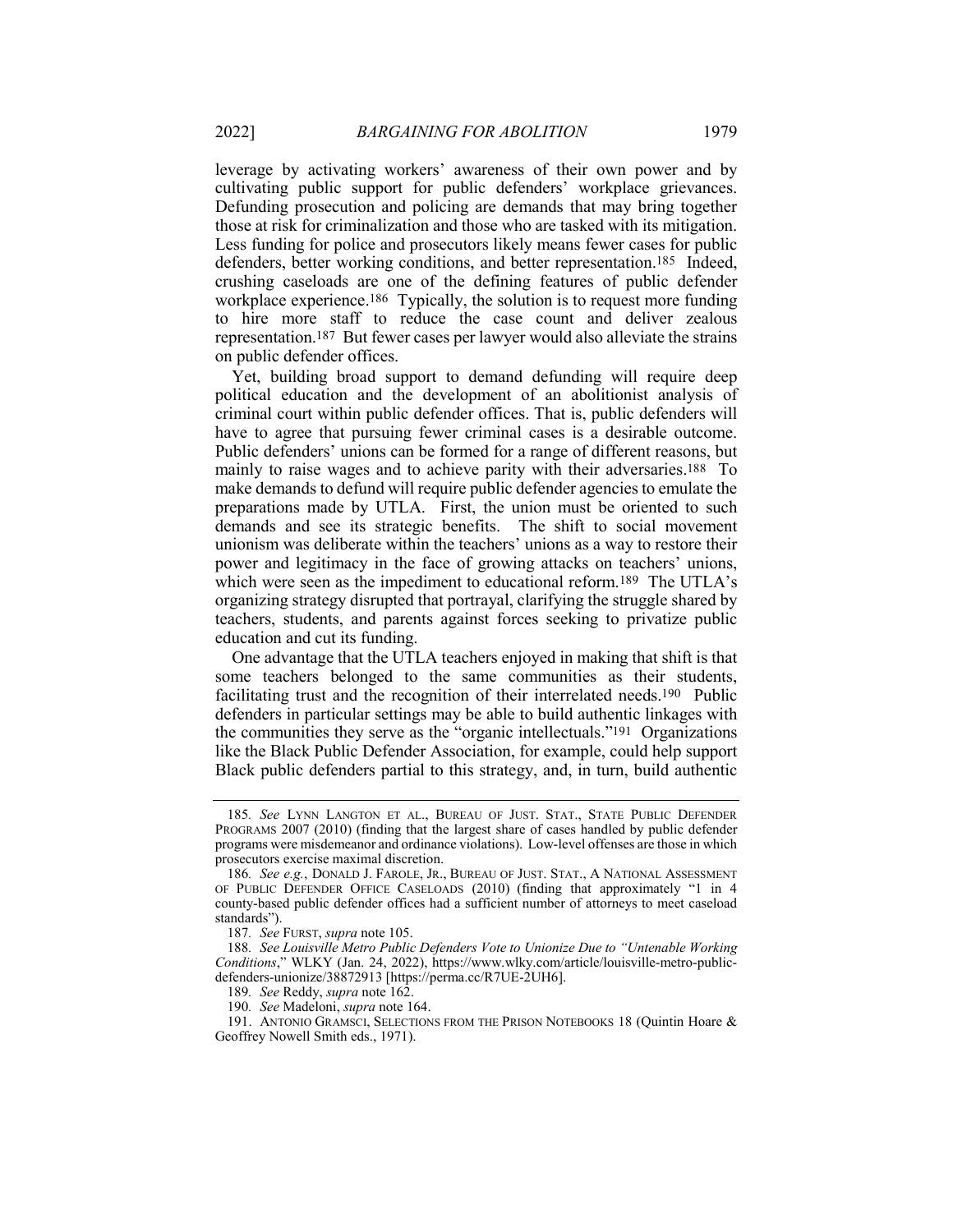linkages between community organizations, the defenders' organization, and the union.192

The next step in implementing a BCG strategy is identifying targets, the so-called villains. Typically, the scope of collective bargaining focuses on the employer, and the demand is wages and benefits.193 BCG expands the scope and identifies issues that "resonate with members, partners and allies and that impact . . . communities."194 Those demands "address structural issues, not just symptoms of the problem."195 Although unions that have successfully applied the BCG strategy have identified financial and corporate actors as the root cause, public defenders' unions would likely need to train their sights on the public actors who fund, fuel, and enact the criminal punishment system—namely, legislators, police officers, and prosecutors. Public defenders who are public employees are often bargaining with the same government unit that funds police and/or prosecutors. In Los Angeles, for example, the county funds both the public defender's office and the prosecutor's office.196 In their contract negotiations, the Los Angeles County Public Defenders Union seeks money to deliver services that depend on its adversary's productivity and output, which is in turn contingent on the funding that it receives from the county.197 If the Los Angeles County prosecutor's office decreased its caseload or lost staff, those reductions would have a direct impact on the county public defender's caseload. The prosecution and defense's working conditions are intertwined. Although elections, public pressure, and legislation have been the most frequent tools for shifting prosecutors' practices, public defenders could negotiate funding reductions to prosecutors' offices to guarantee both a diminished caseload for its attorneys and a weaker criminal punishment for their clients and their communities.

Simultaneously, the union would have to build long-term relationships with the communities it represents, incorporating those voices into their collective bargaining strategy, and developing demands together. Typically, community groups are not privy to the public defenders' union's internal

197*. See id.*

<sup>192</sup>*. See* BLACK PUB. DEF. ASS'N, OUR HISTORY, https://www.nlada.org/sites/default/files/ pictures/BPDA%20History%20\_Final%20(1).pdf [https://perma.cc/YWT7-DPSM] ("The creation of the Black Public Defender Association is based on the recognition that creating and maintaining a national network of skilled Black public defenders who identify with and come from the communities most disproportionally impacted by the criminal legal system is necessary to fight against and end mass incarceration."); *see also* Alexis Hoag, *Black on Black Representation*, 96 N.Y.U. L. REV. 1493, 1532–47 (2021).

<sup>193</sup>*. See* Rachel Cohen, *Teacher Unions Are 'Bargaining for the Common Good*,*'* THE AM. PROSPECT (June 16, 2016), https://prospect.org/education/teacher-unions-bargainingcommon-good/ [https://perma.cc/C4EU-8ZWL].

<sup>194</sup>*.* BARGAINING FOR THE COMMON GOOD, KEY ELEMENTS OF BARGAINING FOR THE COMMON GOOD CAMPAIGNS, https://www.bargainingforthecommongood.org/wp-content/ uploads/2020/04/BCG-Seven-Elements.pdf [https://perma.cc/MDZ5-GPBR].

<sup>195</sup>*. Id.*

<sup>196</sup>*. See e.g.*, CNTY. OF L.A., 2021–22 RECOMMENDED BUDGET (2021), https://ceo.lacounty.gov/wp-content/uploads/2021/04/2021-22-Recommended-Budget-Book-Volume-One-Final-Online-Version.pdf [https://perma.cc/2SBB-X686].